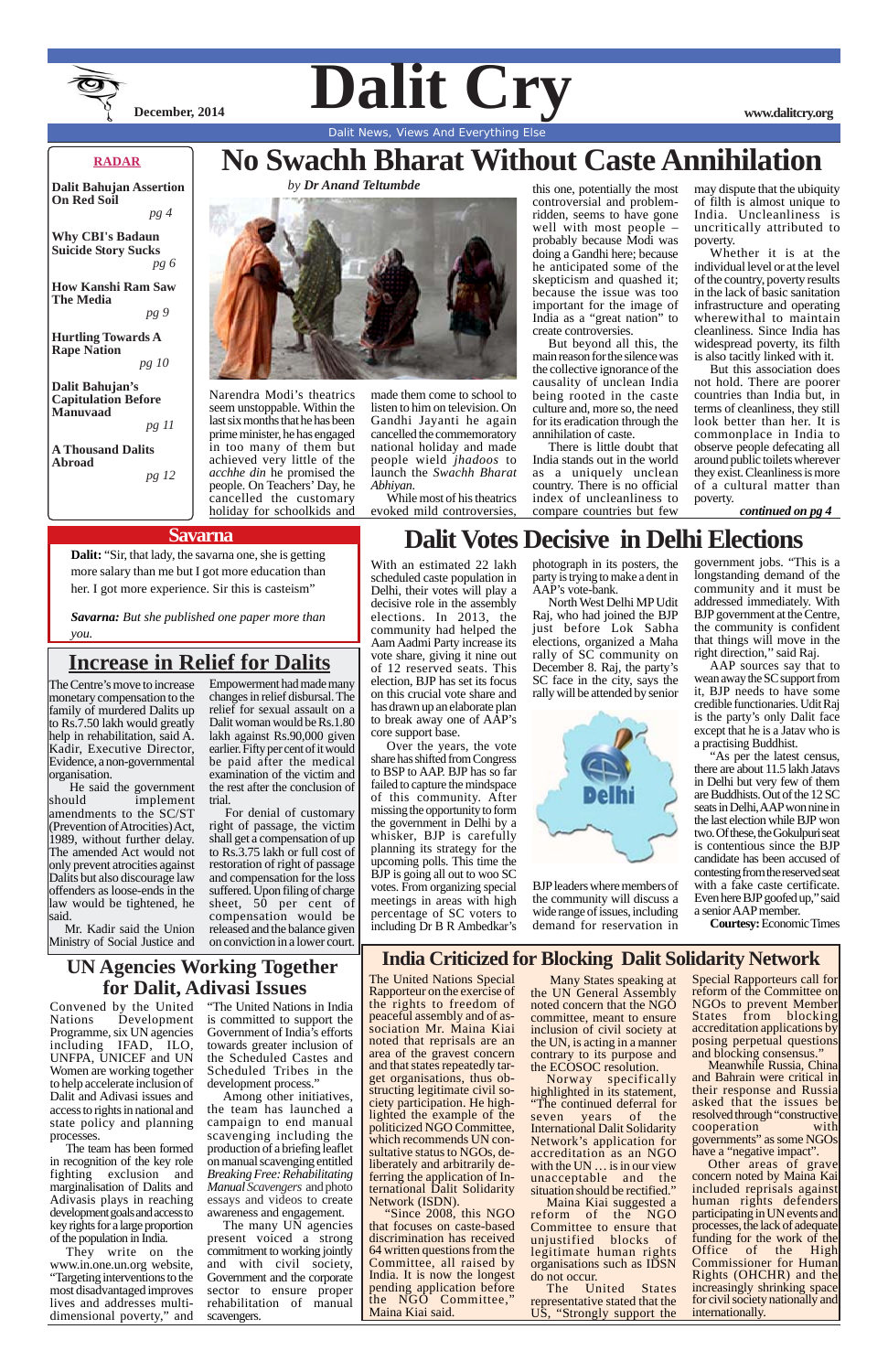*DNAIndia* reports that, "Over 44.8% of ST and 33.8% of SC populations in rural India were below poverty line in 2011-12 as against 30.8% of Muslims. In urban areas, 27.3% of ST and 21.8% of SC were poor, whereas economically backward Muslims stood at 26.5%. Even decline in poverty among rural ST population was the slowest."

The DNA report s based on the findings of the Prof Amitabh Kundu report which was submitted to the Union Ministry of Minority Affairs in October. Dalits comprise 24.4 percent (16.6 % SC, 8.6% ST) of India's population, while Muslims constitute 14%, as per the 2011 census.

The difference in monthly average per capita expenditure (MPCE at the constant price), another indicator of social well-being, also shows that STs are no better than the Muslims.

"The ST Hindus are at the bottom of the ladder in rural areas, followed by SC and then by the Muslims, unchanged over the past two decades. In urban areas, Muslims figure in the bottom and then comes the SC/ST population", the paper said quoting the Kundu report.

Quoting PL Punia, an ex-IAS and former MP and chairman of National Commission of Schedule Caste and Tribes, the paper also said "Dalit scholars blame the situation on flawed policies, reservation, and

failed Dalit leadership. The poor Dalits have no other option but to study in government schools which doesn't take them anywhere. The government must scale up its efforts to improve education."

According to Prof PG Jogdand, social scientist and dean faculty of arts, Mumbai University, it's the creamy layer that has been enjoying all the benefits of reservation since generations. "Hence, despite significant improvements in the past few decades, the disparity in the community is rising, which is alarming."

He also underlined the need of more incomegenerating efforts, especially in rural areas. "Government must start awarding projects in the rural areas to only those who have never got the benefit of reservation," says Prof Jogdand who backs a revision in reservation policy that sieves out people on the basis of number of family members

already availed the benefits. While Ambedkarites like Dr Tushar Jagtap and Jogdand feel that the so-called Dalits leaders in India don't actually represent the community and they hardly did anything for their people, Dalit leaders deny the charge.

Punia claims, "Dalit leaders are doing their best. But definitely, best is not enough," says the newspaper report.

## *Dalits Poorer Than Muslims*

## **Orissa Dalits Denied Justice**

Poor implementation of the Scheduled Castes and Tribes (Prevention of Atrocities) Act 1989 deprived a majority of atrocity victims of free and fair trial in the State, according to Dalit Adhikar Sangathan (DAS), an Odisha-based organisation.

An analysis by DAS, on the basis of information compiled through the exercise of the Right to Information (RTI) Act, says that although charge-sheets were filed in more than 100 cases in four districts of Puri, Jagatsinghpur, Keonjhar and Ganjam, not a single ended in conviction between 2010 and 2013.

"In a three year period between 2010 and 2013, 44 people in Puri district were acquitted while there was no conviction under Scheduled Castes and Tribes (Prevention of Atrocities) Act, 1989.

It shows poor implementation of the Act," charged Jugal Kishore Ranjit, State coordinator of DAS.

Similarly, not a single person was charge-sheeted within 30 days in six districts such as Puri, Balasore, Gajapati, Nabarangpur, Keonjhar and Ganjam between 2010 and 2013.

Also 684 cases were



pending for investigation by the state police.

None of the district collectors had sent any proposals for the rehabilitation of the families of death victims and therefore none of the next of kin of the deceased in Odisha were rehabilitated, the DAS coordinator said.

The Dalit Adhikar Sangathan (DAS) demanded the appointment of a high level committee to review the implementation of the Act in the state.

It also demanded that the government of Odisha assess the realisation of the Acts<br>objectives and take objectives and appropriate action for effective implementation of the Act.

In its renewed impetus to woo Dalits, various other castes and sub-castes, the Rashtriya Swayamsevak Sangh (RSS) has embarked on an ambitious exercise to re-write history.

Emboldened by the BJP's success in the Lok Sabha elections, the RSS has intensified its efforts to find and validate a common Hindu thread to unify all groups under one Hindu identity.

Three top RSS leaders have sought to attribute the genesis of Dalits, tribals and many other groups to "Muslim invasion" in medieval times.

They articulated these views in their forewords to three books, authored by BJP spokesman Vijay Sonkar Shastri and released by RSS chief Mohan Bhagwat<br>recently — "Hindu recently Charmakar Jati", "Hindu Khatik Jati" and "Hindu Valmiki Jati". The Sangh leaders claimed that these castes had come into existence due to atrocities by foreign invaders and did not exist in Hindu religion earlier. According to Bhaiyyaji Joshi, No.2 in RSS hierarchy,<br>'shudras' were never were never untouchables in Hindu scriptures. 'Islamic atrocities' during the medieval age resulted in the emergence of untouchables, Dalits and Indian Muslims. Joshi further elaborated, "To violate Hindu swabhiman

have anything on hand," said AIMIM legislator from Aurangabad Central Imtiaz Jaleel. "The (culprits) are not organised criminals. This was a small village where the murders took place and the bodies were cut into pieces," he said.

Stressing the need for a CBI probe, Jaleel lamented that the special task force (STF) announced by the Governor was yet to be formed.<br>
"The Ambe

# **Spurt in Violence against Dalits in Bihar**

Ambedkarite movement is almost rudderless. There is a lack of unity... leaders have failed to rise to the occasion," said Gade, who was part of the Dalit Panthers, adding that in contrast, the AIMIM was a strong organisation with resources. "Dalits feel close to him (Owaisi) and think that he has a broad line beyond caste and religion."

According to a report in the *Indian Express*, there has been a remarkable spurt in violent crimes against Dalit communities in Bihar this year.

"Fingers are being pointed at state Chief Minister Jeetan Ram Manjhi, himself a Mahadalit, for lack of a proper response but observers see reasons beyond inept running of the police machinery."

"A state with a dark history of oppression of its lowest-caste poor may be seeing a fragmentation of the "social coalition" of Dalits and upper castes after the split in the governing NDA in June 2013", the paper said.

According to the publication, the rising crime numbers since January last year have been brought in sharp focus by three big anti-Dalit incidents.

the rape of six Dalit women empowerment but social and minors in Bhojpur earlier this month; over 150

in Gaya being forced to leave their village after clashes with dominant upper castes in September- end; and Manjhi's highly publicised accusation that a Madhubani temple was cleansed after his visit, the paper said.

These incidents include is a great sign of "That a Mahadalit is CM disharmony is continuous work."

Bihar Human Right Commission member and former state police chief Neelmani is quoted as saying: "Police responses have been prompt but issues of social disharmony need to be addressed."

# **HRLN Welcomes Supreme Court Decision**

The Human Rights Law Network (HRLN) has welcomed the Supreme Court Decision to grant bail to Soni Sori, an adivasi teacher and to Linga Kododopi.

The Supreme Court granted them permanent bail, saying she could visit her hometown Dantewada. Sori was arrested in October 2011 on charges of helping the Maoists get 'protection money' from steel giant Essar.

"Giving electric shocks, stripping me naked, shoving stones inside me - is this going to solve the Naxal problem," she had once asked in a letter to the Supreme Court. Human rights activists insisted that Sori was jailed for questioning violations of law by the police and security forces in the state.

"Chhattisgarh has an unwritten set of rules about how an adivasi should behave. You don't organise, you don't agitate, you don't protest against human rights violations, you don't protest against the state, and you certainly don't protest against industrial houses that are in Bastar to usher in the industrial revolution," says, Himanshu Kumar, a social activist

# **Dalits 'Created' by Invaders Says RSS**

(dignity) of Chanwarvanshiya Kshatriyas, foreign invaders from Arab, Muslim rulers and beef-eaters, forced them to do abominable works like killing cows, skinning them and throwing their carcasses in deserted places."

"Foreign invaders thus created a caste of charmakarma (dealing with skin) by giving such works as punishment to proud Hindu prisoners."

Another RSS functionary, Suresh Soni, echoed the same: "Dalits had their genesis during Turks, Muslims and Mughal eras. Today's castes like Valmikis, Sudarshan, Majhabi Sikhs and their 624 sub-castes came into being as a result of atrocities against Brahmins and Kshatriyas during Medieval or Islamic age," he wrote. It was a vocation adopted by Hindus to defend their religion." An overarching Hindu identity beyond any castes or sub-castes is an objective that the RSS has been striving for decades, despite being projected as an upper caste outfit.

The BJP itself, under the stewardship of Narendra Modi and Amit Shah, has been actively reaching out to Dalits and OBCs.

The Sangh's latest move looks set to re-ignite a debate on history and historians.**-**

**Source:** Hindustan Times

# **Muslim-Dalit Social Coalition on the Cards**

In an attempt to forge a Muslim and Dalit social coalition in the Maharashtra, where the communities together account for over 24% of the population, the All India Majlis-E-Ittehadul Muslimeen (AIMIM) has taken up the cause of the recent Dalit killings at Javkheda Khalsa. AIMIM chief and Lok Sabha MP from Hyderabad, Asaduddin Owaisi, recently visited the village in Ahmednagar.

Alleging that the police had failed to track down the killers, the party demanded transfer of the case to the CBI and fasttracking of the trial. In October, Sanjay Jadhav, wife Jayashree and son Sunil were murdered and their body parts were recovered from a well.

Indicating a massive anger against "secular" parties like the Congress, two AIMIM nominees were elected to the Maharashtra assembly from Muslim-dominated seats. However, out of its 24 candidates, some were Dalits, and the party supported former minister Gangadhar Gade from Aurangabad West. Gade is a product of the 'Namantar' movement, which had called for the Marathawada university to be named after Dalit icon Dr Ambedkar.

"It is sad that even three weeks later (the police) do not

This is not the first time that a Dalit-Muslim coalition has been attempted. In the 1980s, Dalits and Muslims formed the Dalit Muslim Suraksha Mahasangh. Recently, the Bahujan Mukti Party supported by Waman Meshram's All India Backward (SC, ST, OBC) and Minority Communities<br>Employees' Federation Employees' (BAMCEF) faction, had tried to field German Bakery blasts accused Mirza Himayat Beg from Aurangabad in the Lok Sabha polls. **Courtesy:** DNA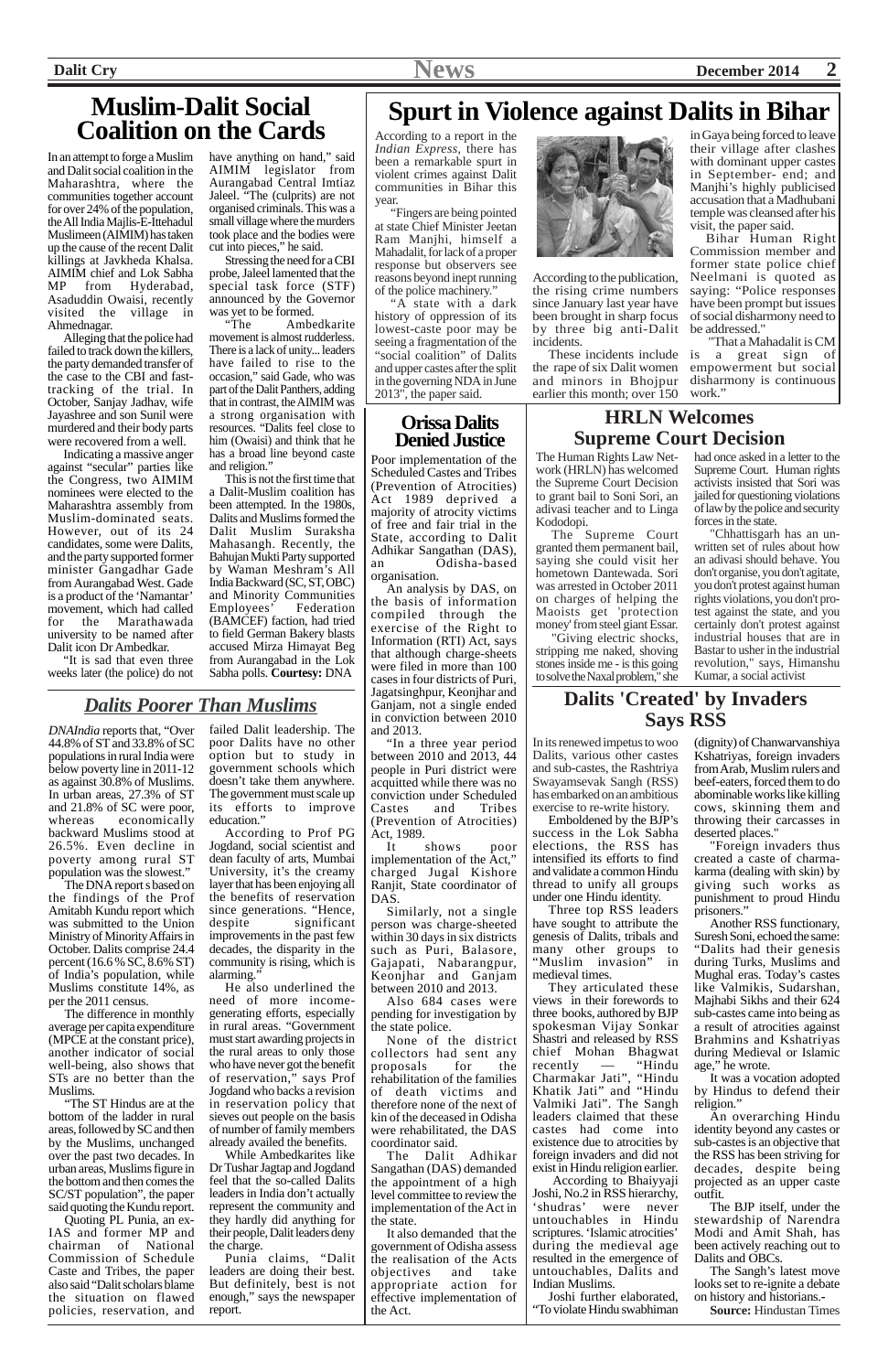

The latest data released by the National Crime Records Bureau (NCRB) on Prison Statistics India for the year 2013 has thrown up a shocking statistic, reflective of how casteism and bias are still an integral part of the Indian psyche.

They show that the percentage of inmates from three minority communities in India -- Dalits, Muslims and the adivasis -- is disproportionately higher than their total population and make up more than half the prison population in the country.

According to the 2013 Census, there were 4.2 lakh people in Indian prisons. Almost 20 percent of them were Muslims although according to the Census 2001 percentage share of Muslims in India's population was merely 13 percent. And it is just not for the Muslims.

According to the Census of 2011, Dalits constitute 22 percent of all prisoners although they make up around 17 percent of India's total population, The Times of India report added.

That's not it. A New Indian Express report said Scheduled Caste and Scheduled Tribes (SC/ST) make up an approximate of 25.2 percent of the Indian population according to the Census of 2011 but their share in India prisons stands at 33.3 percent.

# **are Dalits, Muslims and Tribals** monic problems, people from **EXALIAN SCHOOL has Dalit Cook, Vokkaligas keep Kids away**



Times of India quoted experts as saying the situation was brought about by exploitation and police apathy towards the

> What is worse, the School Development Management Committee

minority community. Usually reeling under social and economic problems, people from these communities hardly have much to back themselves up with, experts said and added that sometimes they are "unable to fight costly cases or often even pay for their bail."

> He also added, "This is not the only discrimination we face.'

The NCRB data also showed that Rajasthan prisons had the most number of dalit inmates which was followed by Gujarat. According to a report in India Today, a majority of prisoners in Gujarat jails are Dalits.

Of all convicts, 32.9 percent are Dalits, a community which the article notes forms 6.7 percent of Gujarat's entire population. Which if translated in simpler terms means that the proportion of Dalit prisoners in the state is 4.9 times than their share in the state's population. The skewed ratio is a disturbing trend, and has been the case for almost 15 years. **Courtesy:** FirstPost.com

# **Half of Prisoners in India**

Karnataka Chief Minister Siddaramaiah did his early schooling here. But it mattered little to the little girl at the Higher Primary School in Kupegala village, 35 km from Mysuru, who refused to eat while other children had their mid-day meal as her best friend had not come to school that day. The girl was a Scheduled Caste and her friend, a Vokkaliga.

For nearly two months now the Vokkaligas from the village have not been sending their children to school because one of the three cooks making the mid-day meal is a Dalit woman.

chairman, Puttaswamy Gowda, himself stopped sending his son to the school and only relented after being pulled up by higher officials.

Just because a Dalit woman was appointed a cook here, Vokkaliga children are not coming to school anymore," said a Dalit member of the SDMC, Manjunath.

"Dalits are not allowed to enter village temples and after we entered one in September with the help of the police and officials, it was abandoned by the upper castes. We are not served food in hotels, or allowed to use the community hall either."

# *How safe are Dalit families in Ahmednagar?*

The recent murder of a dalit family in Ahmednagar district has once again thrown a spotlight on the increasing violence against the community in Maharashtra.

In a gruesome incident similar to the Khairlanji killings, three members of a family were killed, one of them decapitated, before being thrown into a dry well in the Jawakhede Khalsa village of Ahmednagar district on October 21.

Growing atrocities against dalits is not something new in the district. Just four months ago, in July, a 17-year-old dalit boy Nitin R. Aage was killed in Kharda village of Jamkhed tehsil for allegedly having a love affair with an upper-caste girl. Also, a year-and-a-half ago, three dalit youth from Sonai village of Nevasa town of Ahmednagar were murdered.

Sixty-eight years after Independence, atrocities in the name of caste, still continue to take place in the country.

Talking about the increasing atrocities against dalits in Ahmednagar, senior journalist Sudhir Lanke says, "Incidents of dalit murders have mostly taken place in south Ahmednagar, which is adjacent to the (upper caste) Marathwada region. Casteism is a challenge in south Ahmednagar which is still sensitive and not so developed in terms of education." While Buddhist and neo-Buddhists are more aware of their rights, this is not the case with other dalit communities, Lanke added.

In the early 1950s, Dr. Babasaheb Ambedkar initiated his politics through the Republican Party of India. But today, with the division of RPI into various groups led by personal ambitions and egos of leaders like Joginder Kawade, R S Gavai, Ramdas Athavale and Ambedkar's grandson Prakash Ambedkar, the dalit communities have no force and leader backing them.

Kunal Shirsathe, a member of Maharashtra Andhashraddha Nirmoolan Samiti (MANS) said, "Around 69 cases of atrocities have been registered so far in this year. The upper caste communities are not ready to accept the changing socio-economic situation, while no efforts are being made to deliver justice to dalits immediately. After the Sonai dalit murders, former Home Minister RR Patil had assured that the case would be taken up in a Mumbai court and justice would be delivered within one year. But it has been two years since the incident, and the case is still underway in a Srirampur court." October 26,<br>ra Governor Maharashtra Vidyasagar Rao asked the State DGP, Sanjeev Dayal to appoint a Special Task Force (STF) to probe the brutal killings in Jawakhede Khalsa village. Maharashtra Congress Pradesh President Manikrao Thakre visited Jawakhede Khalsa village in Pathardi Taluka. Republican Party of India (A) president and Rajya Sabha MP Ramdas Athavale had visited the village after the incident. His visit was followed by the visit of the director of National Commission for Scheduled Castes.

However, it has been more than a week, with the culprits still at large and no answers on the motive behind the murder.

# **Latest Dalit News**

Read the latest Dalit News, Articles, Special Reports and more at our website: **www.dalitcry.org**

# **Smell Of Untouchability**



#### by Basudev Sunani

# **Dalit Poet Browbeaten at Sahitya Akademi Event**



On 16 November 2014, during the National Book Week, as part of the Sahitya Akademi's Book Exhibition in Nagercoil, where I live, I was invited to speak on the topic, "My Poetry and I". As I have great respect for the Sahitya Akademi, I accepted the invitation and attended the event. During the introductory speech, the respectable Isaac Samuel Nayagam, who teaches at the Department of Tamil, Scott Christian College, Nagercoil, introduced me thus: "In the tradition of Kannadasan, Mu. Mehta, Vairamuthu, and others,

the magical poet N.D. Rajkumar would now speak before you." He then took his seat.

I began by saying: "The respected Isaac Samuel Nayagam introduced me as being of the same tradition as Kannadasan, Mu. Mehta and Vairamuthu [all respected Tamil poets, past and present]. I would like to humbly suggest that I do not place myself in the same literary tradition. I function in a radically different literary field. I have no opinion on their literary work. Fine. Let me now begin to speak on my topic."

 Immediately, five members from the audience stood up and shouted deeply hurtful imprecations at me, humiliating and silencing me. One of the five, the advocate Radhakrishnan, president of a

charitable organization named after the late chief minister Kamarajar, as well as an outfit called Sivaji Charitable Organization, stood up and made a fist at me. Pointing his finger at me in a threatening fashion, he asked whether I would be able to leave the hall safely after having 'insulted' Kannadasan. The others with Radhakrishnan also stood up and shouted threats, not allowing me to continue with my speech.

I did not criticize Kannadasan or even speak about him. I merely pointed out that I did not belong to his tradition. I requested in a calm, soft voice that  $\hat{I}$  be allowed to speak on the topic given to me. Yet, they kept shouting threats at me, creating such a racket that I could not speak. I turned to the organizers and asked them to provide me with the appropriate environment so I could speak. But they, ignoring the rioters, came up on the stage, grabbed me and forced me to sit down. It was shocking how the Sahitya Akademi acted: they not only refused to grant me the respect they would give a fan club president (like Radhakrishnan), they were also out to humiliate me. While all this nuisance was going on, the two writers on the stage, Lakshmi Manivannan and Nada. Sivakumar, expressed no concern on my behalf.

 **- N.D. Rajkumar**

*It is just as well that I got to know your blindness from the very start.*

*Simply because my feet touched the ground you are seeking to purify it, sprinkling holy cowdung water.*

*Had I requested your house on rent you would have been enraged and driven me out like a pariah dog.*

*Perhaps you do not know that the land your house stands on is surrounded by air suffused with my dirty breath.*

*The bricks of your house have been made from clay from the river bed where my humble hut stands, moulded by the supple hands of men whom you have discarded, calling them untouchable.*

*Now you have moved into your beautiful house you preach that untouchables are not human beings, that they are worse than animals, to be despised.*

*Dear sir, if you have the moral courage, strip open the walls and look at the rubble and see, how each atom of brick and sand bears the sweet smell of untouchabiity.*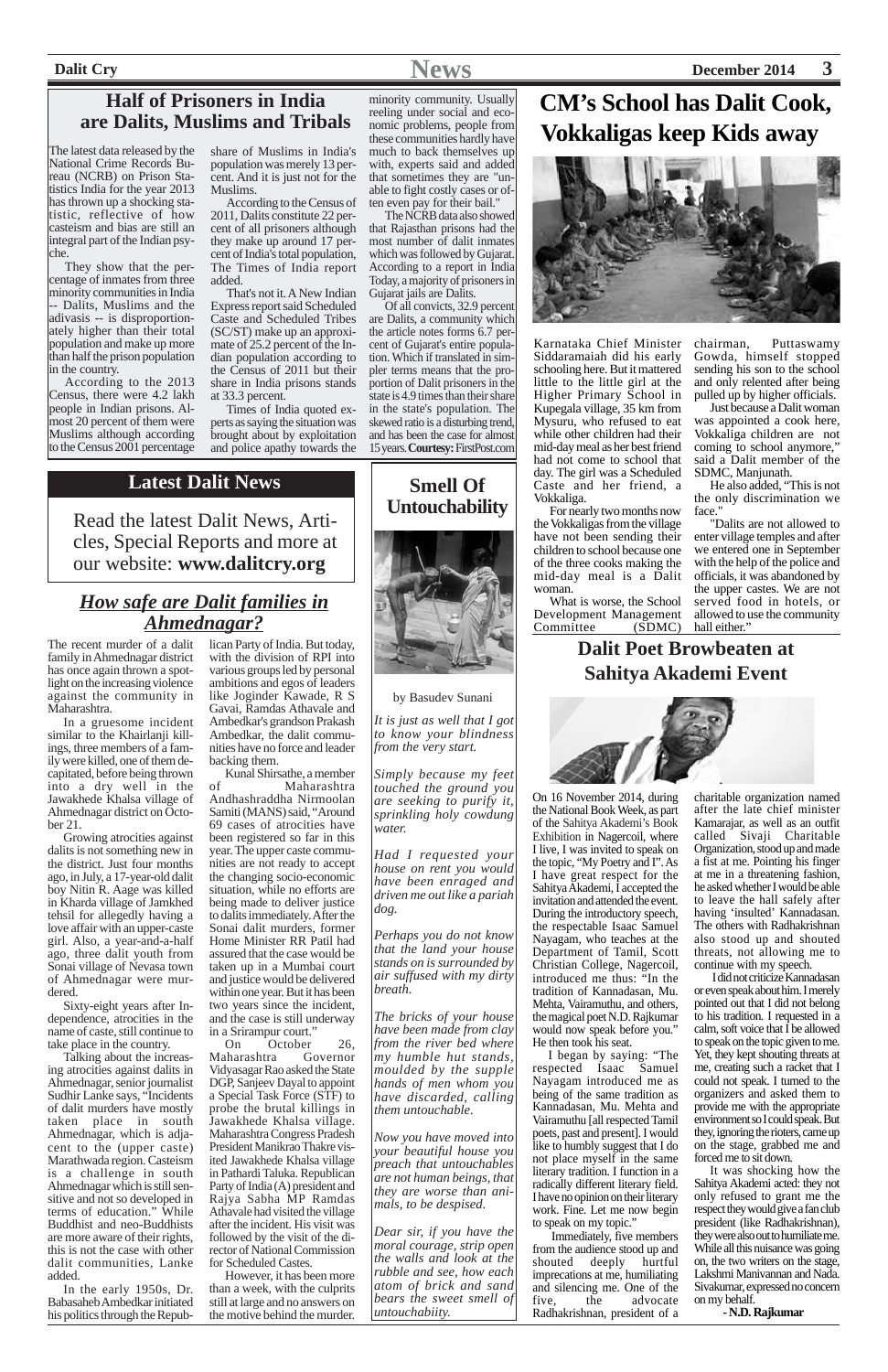# **Dalit Cry Special Reports December 2014** 4

The poor have to labour in conditions of filth. As landless labourers they work in muddy fields, as non-farm workers working in construction or in extraction industries, they labour in a still more mucky and dusty environment. But still they maintain a functional cleanliness. The poor obviously cannot have cleanliness identified with riches but they innately know the importance of functional hygiene and cleanliness. One can easily see this in the homesteads of the poorest of the poor in villages and tribal hamlets. Even in urban slums, this is largely true; despite many odds, the poor maintain a functional cleanliness within their hutments. The filth gets basically produced in the civic realm and it is disproportionately contributed by the rich.

What then explains the uncleanliness of India? The answer lies in Indian culture which is nothing but caste culture. This culture externalises the responsibility of maintaining cleanliness to a particular caste. It stigmatises work as unclean and workers as untouchables. Although the crude form of untouchability may not be pervasively practised today, it does exist to a significant extent as shown by an Action Aid Survey of 50 villages conducted in 2000, and the survey in 2009 by the Ahmedabad-based Navsarjan Trust and the Robert F Kennedy Center for Justice and Human Rights, which covered Modi's Gujarat. More than untouchability, a caste ethos is pervasively reflected in the behaviour of Indians. This ethos, which effectively "casteises" and genders various tasks, persists despite the spread of education, globalisation and urbanisation. While the world over people have imbibed a "civic sense" and primarily bear the responsibility to maintain cleanliness, only secondarily relying upon

sanitary workers, in India, people derive a sense of (upper-caste) superiority in littering the place, expecting it to be cleaned by the lower-caste scavenger. If a small community of these scavengers, treated worse than shit and exploited to the hilt, is vested with the responsibility of clearing the filth generated by 1,250 million people with impunity, the country is destined to remain unclean.

It follows that unless this caste culture is eradicated and people themselves internalise the responsibility towards cleanliness, no amount of campaigns is going to succeed. Surprisingly, there is no mention of the c word in Modi's mission, which smacks of the usual denial mode of the elite that castes no longer exist – they are a non-issue. It will never occur to Modi that his

act of beginning the cleanliness drive from the Valmiki Colony actually reinforced the association between Valmikis and scavenging. Gandhi had also paternalistically done the same; without speaking against castes, he just displayed his *mahatmahood* by living among the Bhangis of Delhi.

The main motivation behind this swachh Bharat campaign is basically the supremacist obsession of the Bharatiya Janata Party, which had misled it in the past to declare that India was shining in 2004 when 60% of its

Another manifestation of this assertion is the inclusion of subaltern agendas. The uppercaste Marxists had contended for a long time that any talk of caste and reservation would fracture the working-class solidarity, but now the ideologues of left parties have no hesitation in having their script and speech emblazoned with terms such as "social justice", "inclusion", representation", "reservation", "dignity" and "annihilation of caste".

> population was defecating in the open. It is to Modi's credit that he has foregrounded this standing shame and decided to construct 12 crore toilets. But even here he had a sleight of hand, relying majorly upon neo-liberal philanthropy, i e, corporate social responsibility. As he skilfully sidetracked government responsibility in creating sanitation infrastructure, he has evaded it even in creating operational jobs by invoking Gandhian spirituality to ask people to put in voluntary labour of a minimum two hours a week. As proposed, it is going to be one more mega opportunity for corporate investment. The biggest flaw of Modi's mission is that he has totally missed the point if he really meant business. He must understand that India cannot be swachh without the caste ethos being completely eradicated.

# *continued from pg 1 No Swachh Bharat Without Caste Annihilation*

# **Dalit Bahujan Assertion On Red Soil**

When the results of 2014 Jawaharlal Nehru University Students' Union (JNUSU) election were announced, the election of candidates fielded by the All India Students' Association (AISA) to all the four central panel posts made the headlines but what the national media didn't say was that all four were Dalitbahujans and minority students.

It was not only the winners but also the runners-up and a large number of other contenders, who came from the lowest rungs of society. Are the results of 2014 JNUSU election a Dalitbahujan assertion on "red soil"? After looking at the recent trend of JNUSU politics, one is persuaded to call it just that.

Established in 1969, JNU, despite its claim to be based on the idea of social justice, remained for a long period an institution dominated by upper castes and classes. It was only after years of sustained struggle that JNU provided reservations to Dalitbahujan students and faculty. Since the first JNUSU election in November 1971, most of the elected JNUSU presidents have been from the upper strata of society.

This Dalitbahujan assertion may be traced back to the implementation of Mandal reservation in the early 1990s.

But the major change in the social composition of JNUSU leadership was witnessed post-Mandal II. With the implementation of 27 per cent reservation for OBCs in this premier institution, the social demography began to shift in favour of Dalitbahujans. Today, around 50% of JNU's



students are from the nonupper castes. If the other deprived social groups, minorities and women are included, the upper castes and classes will become a minuscule minority. This change in social demography is seen as a major factor influencing the results of last three JNUSU elections (from 2012-14), in which all presidents were from marginalized communities.

Yet another proof of this assertion is the growth of a number of student organisations founded on the ideology of Phule, Periyar and Ambedkar in post-Mandal II phase. Moreover, JNU has been undergoing Dalitisation

of public culture. Over the years, the traditionally strong left student organisations of JNU, which, until recently, ignored Dalitbahujan icons, have now no hesitation in wearing Ambedkar, Periyar, Birsa Munda and Phule on their sleeve. The images, symbols and icons of the subaltern are all over the place on the JNU campus. Unlike the past, recent wall posters, pamphlets and badges carrying the slogans and images of Dalitbahujan heroes seem to have outshone those of Marx, Lenin, Trotsky, Stalin and Mao.

'We have to see how far the elected leaders are able to raise the issues of deprived sections' said Chandrasen, a PhD student and 2013 presidential candidate for JNUSU. While this concern is one that Dalitbahujan leaders must heed, this should not stop us from welcoming the newfound dynamism on the campus.

#### by Abhay Kumar

In his new book, "Defying The Odds: The Rise of Dalit Entrepreneurs," Devesh Kapur, director of the Center for the Advanced Study of India in Penn's School of

Arts & Sciences, tells the stories of 21 members of the Dalit community who have overcome societal and economic barriers to become successful, self-made businessmen.

Grit, says Kapur, is a common trait among the businessmen, in company with drive, hustle, ambition—and some luck.

 Many had parents who worked backbreaking hours in order to provide their children with education, and siblings who took less to give one child more access to opportunities and "pull up" the entire family.

Kapur says the single biggest social hurdle in the Dalit community, which numbers around 200 million, is access to education.

Other obstacles include class barriers that emanate from living in an impoverished area, such as lack of access to credit.

Several of the entrepreneurs began their path to social mobility by moving from rural India to metropolitan areas with better opportunities for business.

All but one of the entrepreneurs featured in the book are men. Kapur says Dalit women face the dual impediments of caste and gender discrimination.



Women do, however, play an important role in supporting the men: Wives sell their jewelry and mothers relinquish their savings in order to provide start-up capital.

He says that capitalism, while not altogether good or evil, is "a wrenching force" that has disrupted the caste system.

"[Capitalism] is not a pleasant force," he says. "It's very disruptive. But when you have an entrenched social system, only a disruptive force will change that system."

Kapur argues that although the socioeconomic advantages of birth continue to play a large role in Indian life, market forces have further weakened caste by making the marker for status money and not birth.

"For Dalits," they write, "the odds have shifted from the impossible to the improbable."

The authors concede there is no guarantee the entrepreneurs will become business tycoons.

 "Nonetheless," they write, "they are a microcosm of large historical changes that are underfoot in India where a dehumanizing social system is slowly but surely giving way."

**Source:** Penn Current

by Greg Johnson

#### **Dalits Succeed Despite Barriers**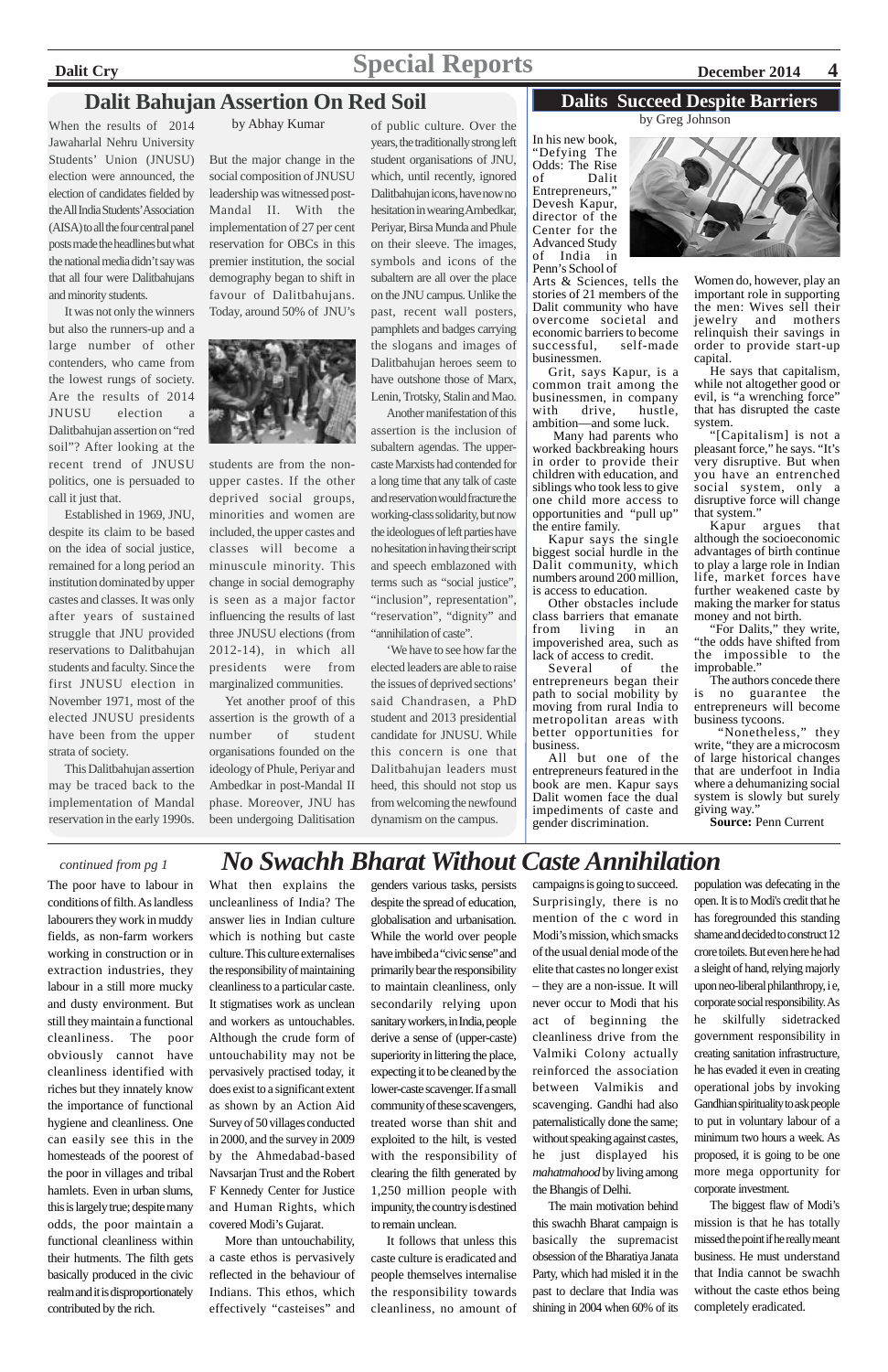# **Dictating the Culinary Choices of Students** by Janaki Nair

people."

A recent attempt to revive culinary segregation, reportedly among the well-fed denizens of institutions of technical learning is designed to control what students eat on campus. In response to the anguished plea purportedly by some parents of youngsters who join IITs, IIMs and medical schools across the country, the Ministry of Human Resource Development (MHRD), has thought fit to ask these august institutions to report as to what steps they are

taking to safeguard *Bharatiya sanskriti* (Indian culture).

The immediate provocation is what the complainants call the propagation of *Paschyatik sanskriti* (western culture) through the sly introduction of eggs, meat and fish into the diets of the students. We

know too well that "meatarian cuisines" are no western imposition.

The Kodavas' famed love for pork (and rum), even at weddings, may make the Rakshaks shudder, but most wedding guests are happy eating it. The Nairs and Chettiars; Mangaloreans and Kurubas; Nadars (Hindu and Christian) and Gowdas; even the Gowd Saraswats are no closet



'meatarians'. As K.S. Singh's painstaking and meticulous Peoples of India project reveals "We are largely a drinking, smoking and meat-eating

But it is the dangerous ignorance of what happens, and is supposed to happen, in universities that is of more interest here. For some time now, feminists, among others, have made efforts to point out that a university is not, and cannot, be a family. It is structured precisely

to encourage critical thinking about naturalised spaces such as the family, about such ascribed categories such as caste and religion.

There is much learning in universities and institutes of higher education but, equally important, there is much unlearning too — of habits, of attitudes, of stereotypes and of prejudices — as students of all castes, tribes, regions,

languages and sexualities mingle, in the process learning tolerance for others.

Tolerance is not just a passive putting up with but an active acceptance of, and engagement with, difference. This is why legions of students, in different parts of the country accept the imposition of one regional cuisine as a culinary limitation of their mess cooks, rather than as a perpetration of violence on their food cultures. They realize that new institutional spaces fashion whole new ways of being. So many students set aside their taste for mustard sauce, fermented fish,

coconut gravies, and goat head curry until they can go home to satisfy their taste buds.

"abolishing" but reducing the budget allocation for the scheme. "15 of India's leading economists have opposed revising the scheme," he said.

There are clearly many reasons to urgently educate the petitioners, especially since their ignorance contradicts the other current move to ensure a requisite level of patriotic pride in the

(largely imagined) ancient past while striving to achieve global rankings. Will institutions capitulate to the new demand? Will the petitioners next demand information about the food habits of the teachers, and staff and whether they are of a *satvik* or a *tamasik* quality? We don't know yet, but if they do, it will be an aggressive assault on civilizational values, and not their protection.

Opposition in Rajya Sabha has said that the government seems to be trying to wind up the ambitious rural job guarantee scheme launched by the UPA.

Moving a Calling Attention Motion, D Raja (CPI) said, "MNREGA enacted by UPA government was part of the common minimum programme, which was supported by Left parties. Now, what the BJP-led government is doing is that they are weakening and diluting the act. They are giving indication to say 'goodbye' to the scheme. This is a serious situation."

The government has reduced the budget allocation under MNREGA for this fiscal, restricted the coverage area to few districts and changed the labour and material ration under the scheme — thereby diluting the objective of the law, he added.

CPI and other members urged the government not to undermine the law by bringing these changes and encourage "benami contractors and corruption" under the scheme.

On an average, around 5 crore households, which is close to 29 per cent of the total rural households, are provided employment under the scheme every year.

Around 54 per cent of MNREGA workers are women and close to 40 per cent are schedule caste and schedule tribes.

The Act has ensured considerable financial inclusion with around 9.76 crore accounts of MNREGA workers being in banks and post offices.

Replying to the motion, Rural Development Minister Birender Singh, however, said the MNREGA has achieved significant results in the last eight years and the continuous endeavour of the government is to "further streamline and improve" implementation of the scheme.

Satish Chandra Mishra (BSP) said government is diluting the scheme and eventually trying to wind up for the benefit of corporates.

"Are you serious about continuing the scheme?" he asked the government and demanded increasing the number of working days from the current 100 days to provide social security to poor people.

Nadimul Hague (AITC) said the government is not

## **Opposition Takes on Govt on 'Move' to Bring Changes in MNREGA Scheme**



He sought to know why the government wants to restrict the coverage and bring down the labour-material ration from 60:40 to 51:49.

Kanimozhi (DMK) said that the minister's reply does not answer the concerns raised by members.

She said that the government should not tamper the labour-material ratio and restricting coverage area will hit states like Tamil Nadu and Maharashtra.

Kalpataru Das (BJD) raised issues related to provision of funds by the Centre to the states to meet the demands of the scheme. He also sought clarity on whether the government intends to make the MGNREGA scheme universal or restrict it to backward districts.

K C Tyagi (JD-U) said the job employment guarantee scheme was one of the good things that has happened in the recent years.

He said the focus of the current government is more towards the industrial sector and consequently less funds are being provided for MGNREGA.

Former Rural Development minister and Congress MP Jairam Ramesh said that recently several statements including those by the previous minister had created apprehensions about the priorities of the government.

He said that an impression d been formed that the government wants to implement the scheme in 2500 blocks and asked what would be the situation in the rest of the blocks. Sukhendu Sekhar Roy<br>(TMC) criticised the criticised the government saying it had effectively not increased the amount for the scheme from which the deprived benefited. He also claimed that in the Prime Minister's home state of Gujarat, there is a district where the job guarantee scheme had not taken off. Congress MP Bhalchandra Mungekar raised questions as to whether the government intends to dismantle MGNREGA. He said such a thing (dismantling MNREGA) would be against the interests of rural, poor, SC and ST sections.

#### **MNREGA Scheme**

## **Its Not What You Know but Who You Know**

Currently there is a growing problem of educated unemployment. For many this education is hard won and they are not willing to settle for jobs lower than a certain status. It usually happens that in most unequal societies high status jobs are partially blocked by the social elite. Wherever the role of networking for employment's role in furthering socioeconomic inequality has been researched, the relationship has been seen to be positive. In this invisible job market vacancies are not advertised so they travel internally within certain social groups and access to these social groups has been seen to be

directly linked to family income. Before exploring this idea I would like to clarify that the extent to which this contributes to the problem of educated unemployment in India is not yet known. And this is no way an attempt to take away from the conversation on the need for training in skill sets in academic courses.

Recruiters operate under a knowledge deficit because of the thinness of information available through resumes and interviews and the consequent ease of going wrong. When candidates arrive through a network of trust more is seen as accounted for. This process is seen to yield candidates of approximately the same productivity as through a 'fair' process. This spares the

organization the high cost of a is currently unemployed there recruitment process.

There is also the argument that networking itself is an important skill in the workplace and if someone has demonstrated the ability in that area it is only counted as a strength by a recruiter - an argument which may have greater moral legitimacy now with the rise of more egalitarian forums for professional networking such as LinkedIn.

The theory of weak ties states that most jobs are acquired through ones acquaintances or 'weak ties' (as opposed to family, close friends who are 'strong ties'), and they increase with increase in qualifications, showing that networking isn't merely about privilege but also involves agency. At the same much empirical evidence shows the need for a critical mass of 'contacts' to gain a reasonable chance at gaining employment. Those 'recommending' the aspirants are often seen to experience an ego thrill out of being beneficient which comes allied with a sense of achievement at being able to do this for someone. In the fiercely competitive race between approximate equals, introducing an edge of personal and previous acquaintance leads to enormous gain given the extent to which one's job contributes to one's social standing. On the converse side, if the job hunter

is the shame and loss of credibility that comes with it. Another thing that aids this process is the extreme endorsement for this practice that comes from nearly all quarters along with the simultaneous invisibilization of the process. That and the low need to meet those who do not benefit from this system keeps guilt at bay. Unfortunately, those who benefit from this system do so so substantially that it becomes easy to forget those out in the cold.

If we have a rare skill, or one in high demand in the economy, (such as coding) or both, then the need for this is reduced and this process can be avoided. At the same time, even if one is extremely principled, for those born into families with rich access to networks this becomes hard to avoid as some part of it is automatic. I think an instructive example can be found in a story from post apartheid South Africa. The earlier ghettoisation had led to connections developing between rich and poor Blacks as they were enclosed in the same residential areas. After apartheid was lifted it was seen that the employment rates in poor blacks dramatically fell, as rich blacks moved into white areas . Some kinds of networking, therefore, do not *further* inequality but how far does it go to challenge its current structure?

by Joyeeta Dey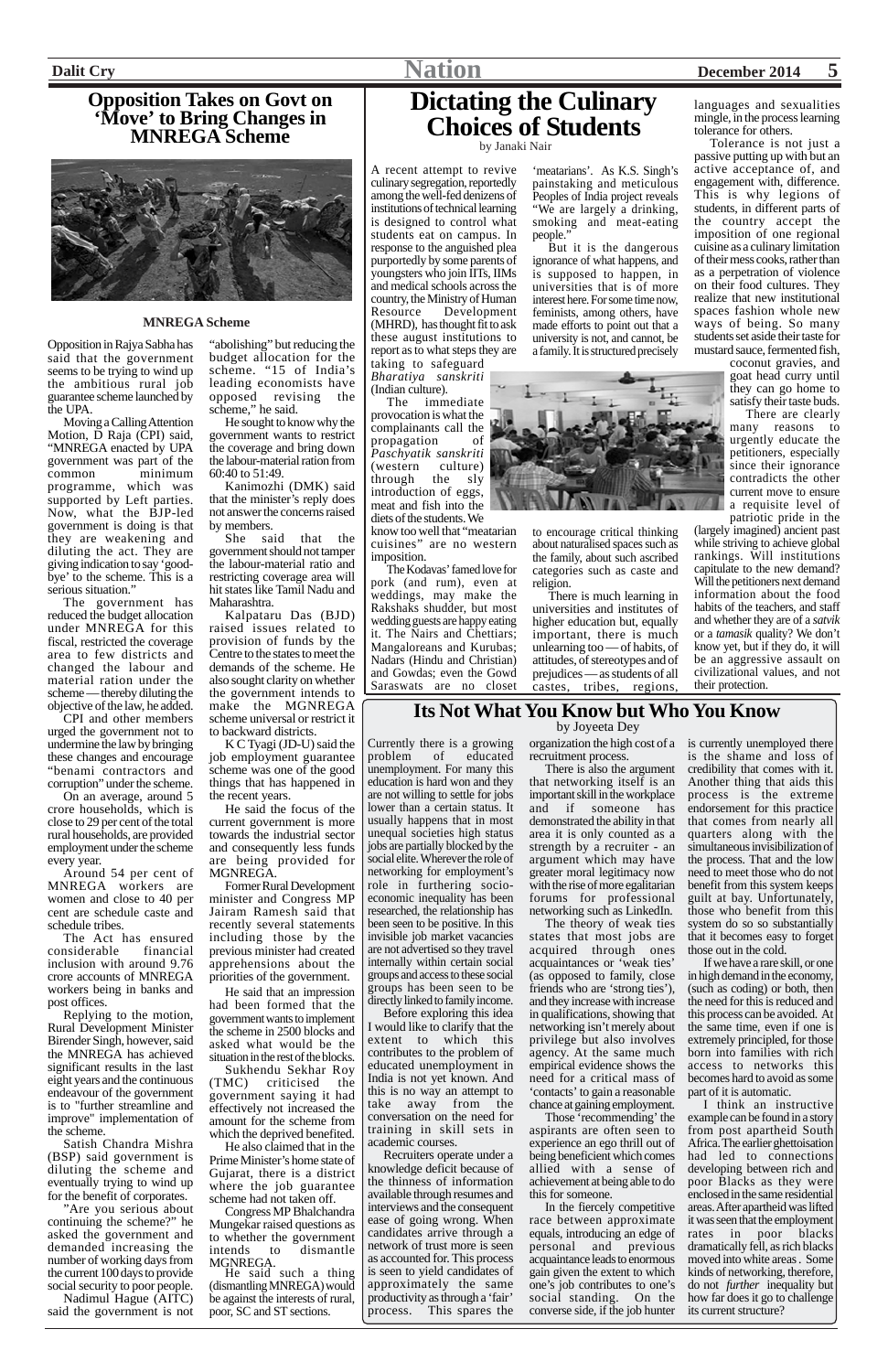# **Caste Discrimination, Child Labour and the Nobel Prize Winner**

Child labour and caste unfortunately continue to go hand in hand in India. In connection with the Nobel Peace Prize being awarded to one of India's chief campaigners against child labour, Mr. Kailash Satyarthi, this issue has again been raised in global media and in expert statements. Activists and NGOs have been working for years on combatting caste-based child labour including the forms of caste-based child prostitution, Dalit children working in agriculture, manual scavenging and mining, garment, carpet weaving and construction industries.

However, as long as ingrained discrimination and stigma continue to be the cause of extreme poverty and lack of opportunities for Dalit families, finding alternative routes for Dalit children to engage in activities such as education is proving difficult to sustain.

Satyarthi also explains that he, as a teenager, arranged a dinner cooked by Dalits for members of dominant castes. He was infuriated when the dominant castes boycotted the dinner and subsequently shunned Satyarthi's family. This incident in fact caused him to change his then dominant caste surname to his present Satyarthi, meaning 'seeker of truth".

In the article 'Poverty and caste fueling child labour in South Asia', in connection with Mr. Satyarthi's Nobel peace prize win, Harvard child labour expert, Siddharth Kara, comments that caste is a key factor underlying child labour in India. He says that, "Every single child labourer that I have documented comes from a highly impoverished family unit and belongs to a low-caste or minority community." In her statement, Stopping the small hands of slavery, Human Rights Watch South Asia Director, Meenakshi Ganguly, also points out that caste discrimination is partly to blame for child labour in India, as discrimination pushes many Dalit children to drop out of education.

Satyarthi himself reveals that witnessing caste discrimination as a child and teenager in India were what fuelled his engagement with fighting for the rights of those who are abused and marginalised. In a New York Times article he recounts how he as a child experienced that a Dalit child did not go to school and was told that this child's caste determined that he would work as a cobbler.

In his work on child labour Stayarthi has inevitably continued to champion the rights of Dalit children, as do the many activists and organisations in South Asia working on the nexus of caste discrimination and child labour. But a concerted and coordinated effort from all actors International, national, government, multilateral, industry and civil society must be made in order to curb castebased child labour in India and elsewhere.



Prime Minister Narendra Modi's Swatchh Bharat Abhiyan is surely

going to have impact on our environment, health and education as well.

No Congress Prime Minister has dared to venture into this areas because the same BJP, RSS would have accused them of tampering with the traditions of Hindu culture. Let us not forget that Mahatma Gandhi himself was not their icon, leave alone his respect for "Shram Sanskriti".

 India does not have a culture of cleanliness because it suffered from the notion of indignity of labour for millennia. Those who worked and produced goods and commodities, those who cleaned and created an environment of healthy living were treated as unclean and untouchables. Those who did not produce, those who did not clean their living environment were treated as clean and sacred people.

The clean and unclean categories were constructed in the spiritual realm and later legitimised as sociological categories. The Indian Brahminic sociology created "purity'" and "pollution" as socially valid categories and Indian sociologists started using concepts like "clean" and "unclean" castes. What they essentially meant was that castes that do not clean their own living environment were "clean" castes or communities, and those castes which cleaned their own living environment and that of others were "unclean" castes. This sociological language was derogatory and dehumanising.

During the 2014 election debate, when Priyanka Gandhi used the term "neech (rajneeti)", Narendra Modi understood it to mean "neech jati" and he was of the view that caste-based derogation was part of the Indian discourse. That debate is history now. The point, however, is that in Indian sociological language, those

who produce goods and commodities or those who work to keep the living environment clean have come to be known as "neech" people. Having experienced this social stigma himself, Mr Modi launched an initiative where everybody should participate in keeping their living environments clean. This certainly brings the issue of dignity of labour back into our lives.

His recent "Shramev Jayate" slogan, which is like the traditional saying of "Satyamev Jayate" will also go a long way in this process. But industrialists should not use this slogan to justify their unfair hire-and-fire policy. However, the slogan in itself is good. The notion of satya (truth) is subjective. But the function of shram is objective and verifiable. That is why teaching "Shram Gaurav" (dignity of labour) in our schools is most important to inculcate respect for shram (labour) among our future generations.

## **Decoding Modi's Broom-neeti** by Kancha Ilaiah

Earlier Indian Prime Ministers were keen to Sankritise (in essence, Brahminise) the state apparatus by using all Hindu mythological concepts. One should be happy that Mr Modi seems to have started changing that process. He is in a way trying to "shudra-ise" or "dalitise" the state apparatus, beginning with Delhi. One has to wait and see how far he will succeed.

This certainly poses a challenge to the Rastriya Swayamsevak Sangh and the Hindu spiritual system with which his party is deeply connected. The Hindu caste culture constructed a deep disrespect for labour and constructed enormous respect for leisure. Hence, the higher layers of the society live "leisure as life" while the lower sections live "labour as life".

Unless we change the core value of this caste-centred living process, Swachh Bharat will be a distant reality.

Yet, today, many Congress leaders sport a visible saffron thread on their wrists. While Mr Modi, quite curiously, sports only a small black thread. The younger Congressmen's display of religion is vulgar. Why have they given up the bold and truly secular lifestyle of Nehru who never used to go to any temple and was, after Gandhi, the most respected man?

In any case, now Mr Modi seems to be owning Gandhi and we have to wait and see how the RSS treats Gandhi in future.

The problem with the secularists and communists was that they could not shake anybody's tradition, right or wrong. They did not touch social reform area at all. They were always busy with economic growth and distribution. They never understood that poverty is also a cultural issue.

Till this deeply-entrenched cultural malady is not addressed seriously, the stature of the nation will not grow. If we want to see India develop, mere economic agendas are not enough. People must work for social reform, attitudinal change and Indian men particularly need to change their approach to cleanliness, public space and labour.

If Mr Modi is able to inspire the nation and solve the problem of "unclean" India, he'll truly bring in a cultural revolution.

# **What Happened to in-situ Rehabilitation Policy?**



The Vadodara Municipal Corporation (VMC) has "cleared" 35,000 metres, or 3.5 hectares (ha), of land in the Kalyan Nagar area of the slums by completely demolishing nearly 1,900 houses, leaving vulnerable residents, most of them belonging to the minority and Dalit communities, to either live in the open or go to their relatives, leaving their goods in the debris. The demolition drive, which continued for three days in the third week of November 2014, was undertaken without any official

intimation to individual residents, who lived there for the last 35-40 years. The slumdwellers were told a night before that the demolition would take place, and that they should either vacate the huge area or their houses would be razed. Earlier, the only notice given to the residents was through a newspaper advertisement several weeks ago.

Carried out in the name of Vishwamitri riverfront development on lines of the Sabarmati riverfront development, the slum-dwellers lived

on three types of land – government owned, private, and religious trust owned. Nearly 80 per cent those whose houses were demolished are Muslims, and the rest of the 20 per cent are Dalits. Very few dwellings were left intact, as they had the "right political connection". The demolition took place despite the Government of Gujarat's policy declaration on July 18, 2013, through a government resolution (GR), that slum-dwellers on public land in urban areas would be provided with the facility of insitu rehabilitation, i.e. new pucca houses, with basic amenities having two rooms, kitchen, bathroom and latrine, would be built for them with the help of private developers at the same spot where they lived in the slums. The policy also states that the beneficiaries would be provided "a transit accommodation", till the houses are constructed. This has not happened either.

While the policy applies to slums situated on public lands, the authorities can, if they so wish, "notify any area in an urban area occupied by slum dwellers as a slum area and further as a 'slum rehabilitation scheme' for the purpose of rehabilitation of that slum, in exercise of powers vested under section 3(1) and section 56(1) of Gujarat Slum Areas (Improvement, Clearance and Rehabilitation) Act, 1973", to quote from the GR. The policy, apparently, remained on paper, and the VMC officials, accompanied by cops and bulldozers, cordoned the entire 35,000 sq metres of area, and within three days raze all the dwellings.

Considered one of the biggest razing drives conducted by the

*Letters to Editor*

*Kindly mail your letters to the editor to info@dalitcry.org Or post them to Dalit Cry, C/o Oliver D'Souza, Sri*

*Radha Apartments, Flat 201, Sector 9, MM Extension, Belgaum 590016 Karnataka*

> civic body in the recent past, its declared aim was to clear the space on which the riverfront and a road are being planned. Before the authorities demolished the Kalyan Nagar slums, they did a similar thing in Kamati Baug area by razing 325 dwellings. The drive, the authorities claimed, was also part of their flood mitigation efforts, as these were "low-lying areas" and got flooded "frequently".

> While the authorities said that the residents had been given alternative housing, there is no evidence to suggest this is true. Not only the norm of relocating them at the same site had been violated, but even their rehabilitation was not provided. -Counterview.org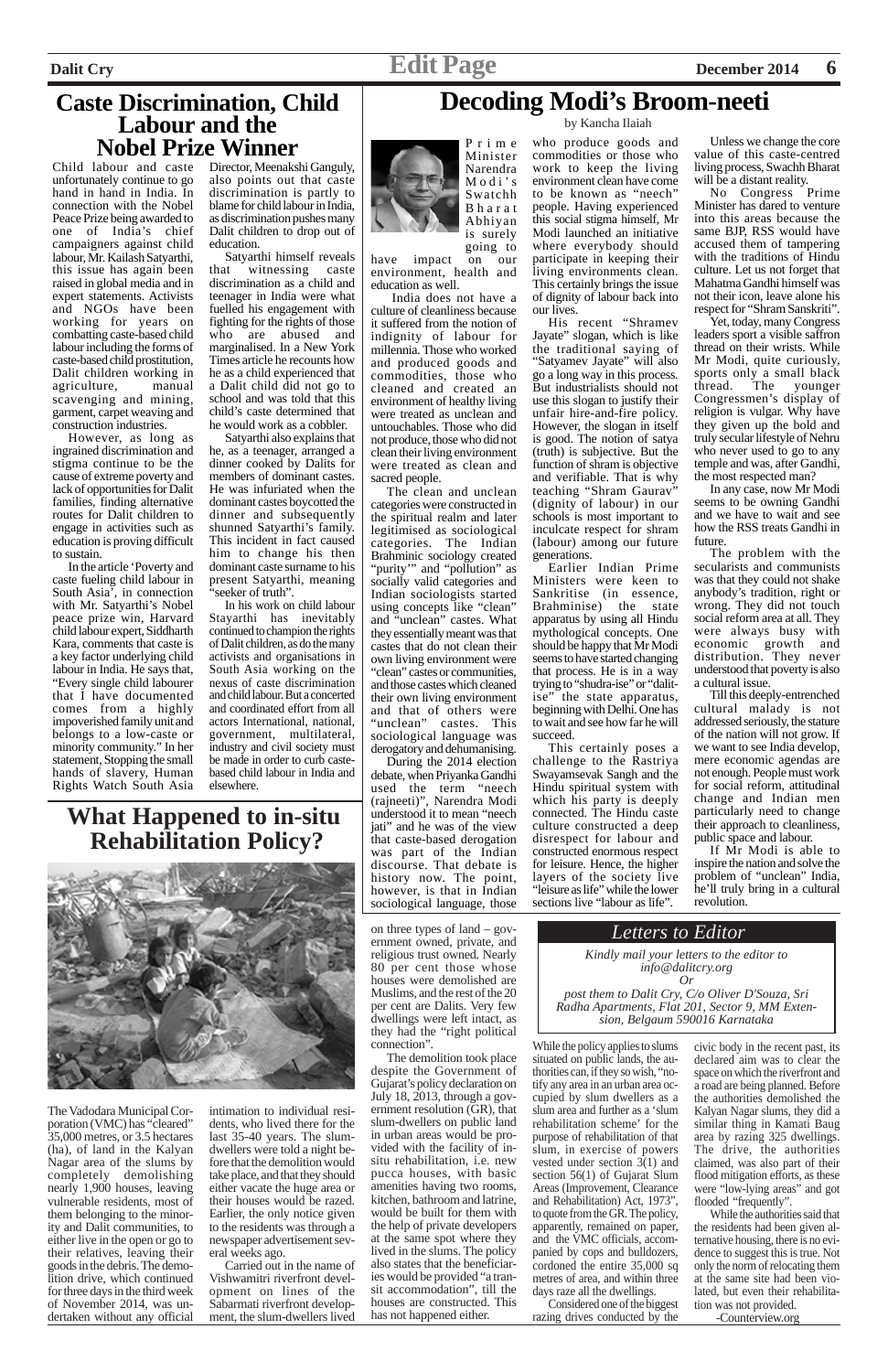about the death of two Dalit girls found hanged from a tree may have been recently revealed to the world, but the murmurs had started in Katra Sadatgunj village – the site of the "gangrape and murder " case — when the local edition of Hindi daily Dainik Jagran, quoting sources in the agency, asked in a headline: So did the two girls kill themselves?

Ask the villagers, the family of the two minor girls who died, the local police who reached the scene first, the key witness, the UP SIT that took over the case, the doctors who conducted the post-mortem and even the accused. The answer across the board it's extremely unlikely.

Villagers questioned some of the key points that the CBI has used to prop up the suicide angle: local police said the scene at the spot on May 28 did not suggest suicide; a member of the SIT said they never heard of any mobile phone recording that suggested intimacy between the main accused and one of the victims; a key witness said he did change his statement but claimed that was a minor variation; and doctors said their findings were not as inaccurate as they were made out to be.

# The CBI's suicide theory **Why CBI's Badaun Suicide Story Sucks**

Yet, the most interesting reaction to the CBI's theory has come from Chhatrapal, the constable who is one of the accused in the case. He spent three months in jail, is out on bail, has lost his job and stands to gain the most from the CBI's report.

But he still can't believe it is a case of suicide.

Another villager, Veerpal, whose fields are near the mango tree and who was among the first to go to the home of the accused to search for the girls, said he was "shocked" at the suicide theory. "Here, even if a twig falls at night it seems like a loud noise, how is it that the girls hoisted themselves up the tree and committed suicide and none of us woke up?" he asked.

Veerpal and two other villagers, Vijay Singh and Ram Saran, denied being shown any mobile phone recording by the girls' family members as the CBI has claimed in its report.

Girls' family members said they would appeal to the higher courts if the CBI filed a report suggesting suicide."We are being made to look like liars when the real accused have been released. We have recounted the incident so many times, we forget minor things and people paint them as discrepancies.'

However, they added, there was a video recording that the CBI played in the village "a few days before Dhanteras".

A member of the SIT constituted by UP Police told The Indian Express, "I am aware that all statements have

real culprits were found. "The girls were wronged more than us. We suspect their family had a definite role to play."

Awadesh's father, Veerpal, questioned the CBI's theory. "Pappu told us and the police that he loved the girl, and she also loved him. Before she killed herself would she not have told him once?" he asked.

Awadesh Yadav, at 22 the eldest of the three accused brothers, said that it was "hard to believe" that his younger brother would have driven the "girls to suicide".

Nazru, the witness, acknowledged that he had "made slight changes" in his statement to his family when he saw the girls. "I feared that if I told them that I saw only Pappu with the girls, they would not believe me? So I said I saw four other men with Pappu to make the story more believable," he admitted.

Scared of their reaction, Nazru had also initially told the girls' family that there were robbers in the field, where he had found Pappu and the elder girl, and called for a search party. "Nazru then told us that he had been trying to tell us that the girls had gone with Pappu. God knows why he lied," the father of the younger girl said.

Nazru said he usually spent most of the evenings at the cousins' homes but added that now his "elder brothers" have asked him to "stay away" till the truth comes out.

One of the three doctors who conducted the original postmortem in Badaun said "contrary to what is being made out", their findings did not suggest any external injuries. The cause of death in the original report was "asphyxia from antemortem hanging" and the doctors had said the "perineal findings were suggestive of rape".

"Whether the hanging was homicidal or suicidal is a matter of investigation. We thought we had genital findings which indicated forced penetration but we have been told forensic lab reports have found no male DNA. Let us see the closure report before we comment," the doctor said.

smaller scale with Muslims in control. Not quite though. MIM could well steal the Bahujan Samaj Party's thunder, what with Mr. Owaisi almost talking the 'Bahujan' language of Kanshi Ram of 1990s during the post-Babri, post-Mandal phase. After tasting success in Maharashtra, Mr. Owaisi was reported saying, "We have succeeded in creating a platform for the unity of Muslims and Dalits and Other Backward Classes across the nation to raise their voices against the injustice they have been facing from the so-called secular parties."

Their younger brother said the theory of suicide was "laughable". "If our girls had to kill themselves, why would they do so in the dead of night at 2am in the fields? Why wouldn't they hang themselves in the privacy of their home?" **Source:** Indian Express

"MIM could well steal the Bahujan Samaj Party's thunder, with Asaduddin Owaisi almost talking the 'Bahujan' language of Kanshi Ram of  $1990s''$ 

been recorded by CBI but this is one I am eagerly awaiting. None of the people who we questioned repeatedly made such a claim (of the recording), and it is largely these very people who the CBI roped in, on the basis of our investigations."

The SIT member added that his team "was starting to develop the honour killing and possible family dispute theories", when the CBI took over.

According to the SIT's investigations, the branches of the mango tree were around 8- 10ft high, and the "manner of hanging" did not suggest suicide, the officer said. "The chappals of both the girls was neatly aligned by their bodies, and there was no rock or branch the girls would have needed to hoist themselves up. Two minors hanging like that… we suspected a homicide," he said.

Awadesh added that even though "our reputation has been damaged far beyond what multiple lives can undo", they would get justice only when the

Poverty, stigma, exclusion, **New Possibilities in Bahujan Politics** violence are terms that come up during discussions on the status of Dalits. Recently, however, these have come to better describe another community: Muslims. Exclusion from higher education, government jobs, violence and normalised social disgust affecting Indian Muslims has generated enough scholarship. The state has also recognised their exclusion.

Both the Congress and the Bharatiya Janata Party (BJP) claim to be concerned about the welfare of Muslims as long as Muslims do not claim their rights as Muslims. Both parties prefer them to be docile recipients of their concern even the Narendra Modi government may not stop the subsidy for Haj. However, they expect Muslims to not take pride in their Muslimness, or link their citizenship claims to Muslimness, even as Hindus have done so. Despite there theoretically existing a 'secular' state since 1950, Sanskritic Hinduism has imprinted itself on the public sphere well before the Dinanath Batras and Smriti Iranis came to hold the reins — in police stations and government offices Hindu symbols have dominated; a statue of Manu adorns the forefront of the Jaipur High Court; new trains are flagged off with the breaking of coconuts; Brahmin priests perform bhumi pujas at almost every public-funded construction. Why, for the success of the recent Mars mission, even the ISRO chief K. Radhakrishnan sought the blessings of the Lord of Tirupati. It is in this context that we

need to see the rise of Majlise-Ittehadul Muslimeen (MIM) under Asaduddin Owaisi, Member of Parliament, outside of the party's home turf in Telangana. The party fielded 24 candidates, including three Dalits, in the recent Maharashtra Assembly elections. Though many of them were debutants, two of them won, three finished as runnersup, and eight candidates took the third place. In some places, even the losing candidates fared better than the Nationalist Congress Party/Congress contestants, with MIM polling over half a million votes. The stated purpose of MIM, to serve Muslim interests with an assertive Muslim identity, is being seen as reactionary, or more precisely anti-Hindu. It

by Suryakant Waghmore and S. Anand

seems so to most commentators, reporters and 'secularists' of even the Left. Was MIM's success in Maharashtra, which it hopes to soon replicate in Uttar Pradesh, Delhi and West Bengal, based only on anti-Hindu rhetoric?

Given the resurgence of Hindutva, Mr. Owaisi and MIM may not be anti-Hindu but they surely perform pro-Muslimness best, by underscoring the need for Muslims to vote and elect their true representative through MIM. Mr. Owaisi speaks of education, poverty, and the arrests facing Muslims, and of the need for them to claim their citizenship dues under the rubric of the Constitution. For the secularists who suggest we think of all the poor as one class, MIM appears to mirror the BJP on a

In Maharashtra, MIM managed to coin a new and interesting slogan: 'Jai Meem and Jai Bheem'— Meem here standing for Muslim, with a pun of course on MIM. While undermining the expediency of Mayawati's Dalit-Brahmin plank in 2007, this comes as a refreshing contrast to the Shiv Sena push in the 1980s for the coming together of Shiv Shakti and Bhim Shakti, that is of Hindus and Dalits, when the latter, in the post-Buddhist, post-Republican Party of India phase, had come to be wooed by the ascendant Shiv Sena in the State. The growth of MIM today is happening at a time when we have reports of how the Rashtriya Swayamsevak Sangh-BJP combine and its various arms are 'Hinduising'

the Dalits to engineer fullfledged communal violence between Hindus and Muslims.

Embedded in MIM's rhetoric are Muslim claims for social justice and citizenship. Whenever elite Indians see social justice and citizenship claims interspersed with assertions of identity, they are quick to label such political sentiments as antinational. However, issues of inequality and justice remain intertwined with the question of social and religious identity.

Dalits may still be facing considerable indignities, violence, exclusion and humiliation had it not been for Ambedkar's politics of identity that created possibilities of justice and equality. If Ambedkar had not carved the space for an independent Dalit politics, outside of the Congress-Gandhi-Hindu fold in pre-independence India, Dalits would have gained none of the rights and entitlements they enjoy today. This is not to undermine Ambedkar's other significant contributions towards nationbuilding. At the same time, we need to see his espousal of identity politics as a significant contribution to the nation-building process. After all, he saw India as "congeries of communities"; the very existence of the hierarchical caste system made this a society of teeming minorities. It is the assertion of such multiple and diverse identities, and their claims to justice, that laid the grounds for substantial political and social equality. Ambedkar, thus, has now come to represent ideas of liberation, justice, and most impor-

tantly, hope in constitutional democracy. This calls for a purposive politics that discards assimilation and celebrates plurality of identities from the standpoint of those in the margins. However, such resistance to assimilation is generally portrayed as anti-national by the mainstream elites. When Arun Shourie wrote a full volume on Ambedkar's 'betrayal' of (the Hindu) nation in his Worshipping False Gods (1997), his argument was no different from what the Congress and the 'pronationalist' press said of Ambedkar in the 1930s.

Ambedkar, however, swam against the assimilating currents that threatened to sweep away the margins. That is why he converted to Buddhism, along with over half a million followers. He administered specific vows to his followers to distinguish them from the Hindu mainstream. The making of Dalits as a political community distinct from Hindus — "a part apart" — was thus an important part of the Dalit claim to equality and citizenship. If excessive poverty persists amongst Muslims, coupled with everyday discrimination, what is so wrong about framing Muslim identity as one of exclusion and staking claim to social justice? The MIM may well be on the path of instilling belief in the Constitution and democracy among Muslims despite their excessive deprivations. If the idea of Muslim-led Bahujan plank swells, it can potentially transform elitist intolerance towards Muslims and more importantly ignite newer possibilities in Bahujan politics. **Courtesy** - The Hindu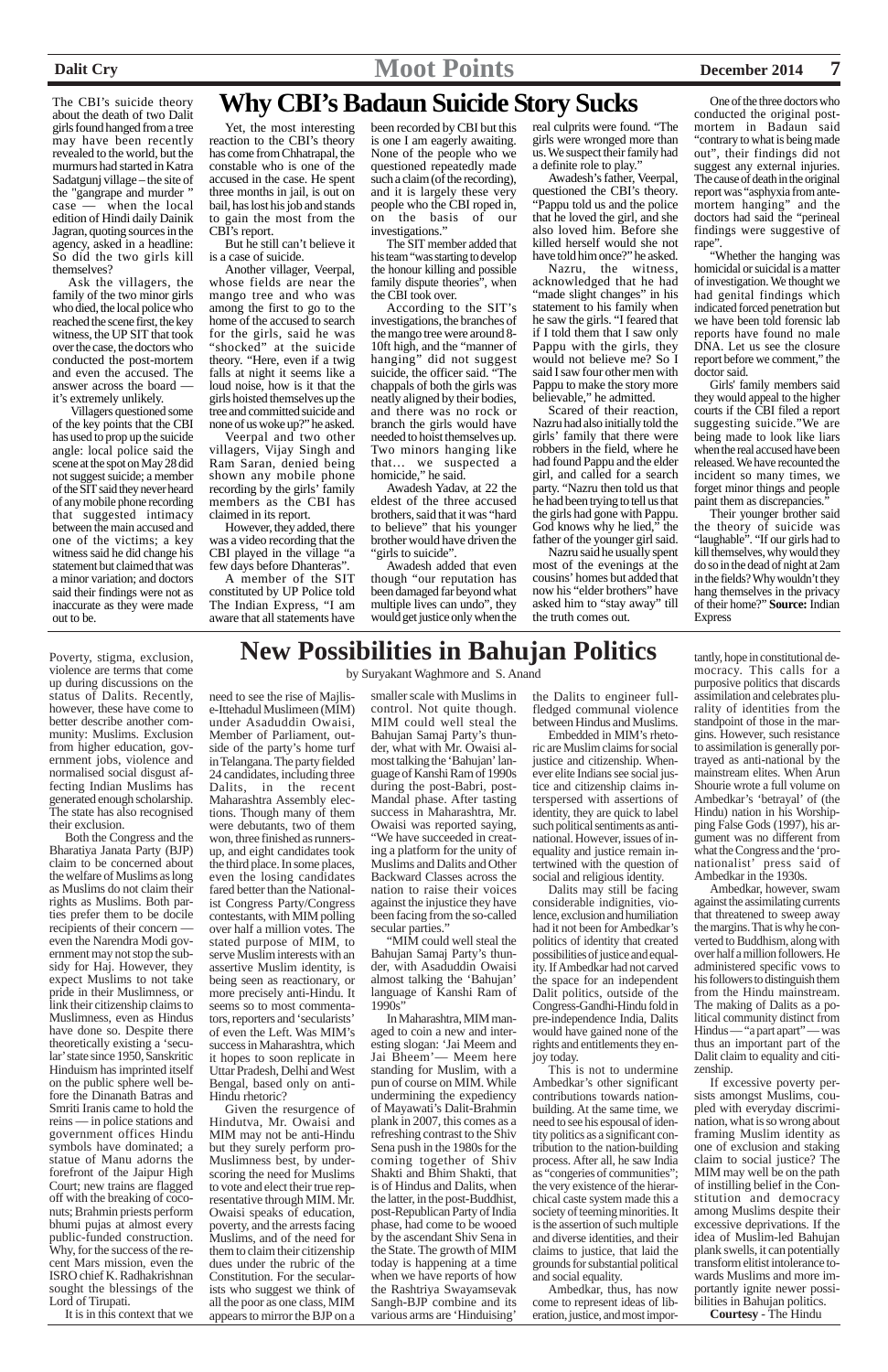# *Spoof* **: Vedic Capitalism**

by Satya Sagar

#### (*Note: This article is a spoof, a imagination of the author. The views are of the author and not necessarily of Dalit Cry*).

In a move that has taken no one, except the most gullible citizens, by surprise the public sector State Bank of India changed its name to the Seth Bank of India. The bank, which is India's largest financial institution, said in a statement that the renaming was done to better reflect the fact that it is no longer the Indian State but the Indian Seth who decides its policies.

"For a long time we have been taking deposits from the public and handing them over to the rich anyway so the new name is quite appropriate,' said a senior bank official. The Seth Bank of India, he said, was also planning to change its current

#### slogan ' A bank for the common man' to 'A blank cheque for the con man'.

The theory behind such banking practices is that giving the money deposited by the poor or the middle-classes to rich corporations would lead to economic growth. This in turn would result in a 'trickle down' of corporate profits back to those whose hard earned money had been given away. Asked to clarify whether the key term was 'trickle' or just plain 'trick' the senior bank official refused to comment saying he was bound by banking secrecy norms, which prohibit telling the truth to Indian citizens.

The latest Seth to benefit from the bank's changed priorities is

whenever they wanted" said a yoga guru close to the current government. Vedic Capitalism would similarly involve making bad debts appear and public assets disappear with no one taking responsibility he said.

Gautam Adani of the Adani Group which swung a USD1 billion loan for its controversial coal mining project in Australia. The decision to give such a big loan to a company already saddled with huge debts and for a venture headed for possible failure was taken after Australian Prime Minister Tony Abbot promised to give the Indian PM Narendra Modi a big 'hug' in front of media cameras for being such a sucker. Mr Adani had hugged Mr Modi in private earlier.

However, a ruling party spokesman said the decision was actually in line with a new<br>concept called 'Vedic concept called Capitalism', thought up by none other than Mr Modi himself. The term apparently refers to an economic system in which things that belong to the Indian State disappear and magically appear in the pockets of an Indian Seth.

Mr Modi's idea of 'Vedic Capitalism' seems to have been inspired by Hindu mythological tales told by his grandmother and crystallised during his time as a RSS pracharak in New York couple of decades ago.

"NaMo observed how US style crony and casino capitalism worked at close quarters and was convinced that American financial 'wizards' have stolen ideas from our ancient scriptures where Gods made children appear with no parents involved and rakshasas disappear

The guru, with a reputation of being as flexible with his morals as with his body, also revealed that the Indian PM had drawn up plans to recover India's position in the global economy through the practice of 'financial yoga'.

The first asana to be promoted he said was twisting the arms of all public sector banks into following the example of the Seth Bank of India. Unless these institutions stretched their imagination every morning and complied they would be forced to do a special pranayama that would stop their breathing altogether.

# **Dalits, Muslims and Hindutva's Social Engineering**

by Aijaz Zaka Syed

The Dalits or low caste Hindus have struggled on the margins of Indian society, suffering in silence, for thousands of years. Little has changed for the Dalits in

terms of respect and societal acceptance, e v e n | powerful Dalit parties like



the Bahujan Samaj Party. Untouchability and discrimination remains a fact of life. The sharp dividing line that separates the noble, upper caste Hindus from the Dalits remains as powerful as ever.

This shows itself from time to time and at every stage, including during elections. Since the dawn of the Mandal revolution and rise of caste-inspired parties like the BSP, Samajwadi Party and Rashtriya Janata Dal, they have largely voted according to their sectarian loyalties.

This is why it is truly extraordinary what Narendra Modi and the Bharatiya Janata Party have managed to accomplish in the 2014 Elections and the subsequent state polls. The social engineering project that the Parivar has been meticulously working on for decades delivered a windfall in 2014 when the Dalits and other backward groups en masse deserted the Congress, BSP and SP to vote for Modi. The Hindutva social engineering got a huge boost in Gujarat under Modi and was put to use with deadly efficacy in the 2002 pogrom. Hindutva leaders and BJP ministers may have choreographed the Muslim massacre, but it was mostly the Dalits and other marginalized groups, who have historically shared good relations with Muslims, who were used as the attack dogs of Hindutva.

The Muzaffarnagar riots last year that drove thousands of Muslims from their homes after their Jat neighbors, again a community historically close to Muslims, turned on them were

part of the same 'social engineering' process. Indeed, 2014 saw

the peaking demonstration of the Gujarat

experiment. For the first time, lower caste communities which saw the BJP as a party of the rich, upper caste Hindus, voted for it in overwhelming numbers.

Modi used the brazen bloodletting of Muslims to burnish the image of a tough, Hindutva superhero with working class roots who could also 'deal' with Muslims. Dalits and backward classes found it hard not to identify with him and his message of a "strong, clean, prosperous India". With an ostrich-like Congress in total meltdown and the rest of opposition clueless, it wasn't too difficult to connect with a disenchanted, corruptionweary voter.

So much so Mayawati's BSP has been wiped out in Uttar Pradesh and the BJP has even captured Maharashtra and Haryana on its own. More important, the much trumpeted Muslim vote has been rendered totally redundant and irrelevant. BJP candidates comfortably won even from Muslim-concentrated constituencies. The Parivar has finally managed to 'unite' the extended Hindu familyagainst the enemy. After long years of indoctrination, brazen lies and continuous hate propaganda targeting Muslims, not to mention the ongoing canard of 'love jihad', large sections of the Dalits and backward communities have turned against an already demonized and marginalized minority.

The alienation of Dalits and other marginalized communities not just means Muslims are left totally friendless and without allies; things could get even worse now that their votes are seen as totally worthless. The sooner Muslims wake up to the new political realities of India the better for them. It is time for the community to urgently think of effective ways and means of ending their isolation. They must close their ranks and reach out to make new friends and win allies. Moreover, they must ask themselves what has gone wrong in their equation with Dalits and other communities and what they could do to mend fences. They also need to build bridges with other minorities. This is not possible without sincere and bold steps.

For thousands of years thanks to our so called progression to civilization; human beings have been continuously perfecting the art of creating the ultimate chattel of ethnic groups or classes of people; generationally trapping them within a vicious cycle of exploitation or mentalsubjugation.

Throughout that human history, all these different ethnicities or classes of people have been behaviorally changed or influenced toward the fundamental goals of being under the beck and call of disenfranchisement and neocolonialism.

Discrimination and its different virulent strains of prejudice has been the most effective precept thus far; throughout our global history capable of controlling different *ethnic groups* of people within a finite geographical space; without having to resort to a state of violence in the 21st Century.

This lone fundamental has not yet changed even as the old overt methods of disenfranchising groups of people has now fallen to the wayside; other more nuanced and complex systems have evolved globally, based on the same old fundamental, however, far more adept at

masking the hidden agenda of exploitation and neocolonialism.

The fundamentals of an effective caste system relies on the constant awareness of all geographical locations, control over the education pipeline, adept artistry in manipulating the religious systems, unfettered power over bread and butter economics, and influence over cultural identity issues.

Pinpointing the *ethnic groups* that are most susceptible to exploitation is usually taken care of by precursors to government systems voluntarily entering into unknown geographical areas. In 2014 Somalia could be a good example of unchartered territory ready for exploration, from a Western perspective.

Understanding the inherent weaknesses and taboo issues of any *ethnic group* is more important and telling than really analyzing and delving into every single aspect of their existence. What the *ethnic group* doesn't feel comfortable about talking is probably where it will hurt or sting the most if one was to attack or subject that *ethnic group* to a barrage of constant scrutiny.

Targeting certain geographical choke points where you can control the movements of your future *colonized-group* will help you begin to initiate bills and acts of psychological legislation that imbues within that specific *ethnic group,* a sense of worthlessness and fear; without necessarily affecting other groups within your nation. In effect the legislature begins to create a *legal-virus* that can attack a specific *ethnic group* with no mercy, and is also equipped with the capability of easily adapting against any of the chosen methods of fighting against it, just as long as it is dedicated to devastating that specific *ethnic group.* Encouraging your *colonized-group* to despise other ethnicities will force their own day to day interaction and social worth to become insular in philosophy and inadvertently they will, during the course of time, become very quick to

reject new ideas and slow on initiating innovation.

The marketing is finally the most difficult and tricky aspect of subjugation of any " *neocolonialist"* endeavor. The term *"propaganda* " is now in disrepute however all its tenets are still in full use. People in power have learnt through history and patronage that violence or the consistent threat of suffering should be kept in the shadows, away from public discourse thus allowing for our own human psyche to concoct vivid imaginations of the horrors that will happen to us if we dare cross that Rubicon.

Power has now tapped into the science of coddling and manipulating bravery. In 2014 if you are not a soldier or an activist martyr it basically means that you are normal and considered a lukewarm coward. The control of utopian values and abstract ideals is no longer within the realm of common people.

As difficult as it is to believe, humanity is now in the technological feudal age of civilization. Fighting for human rights currently, should be more important than ever, nevertheless for whatever reasons or misconceptions; this is not the case.

Where race will no longer matter but the class of the person will, most of the time race gets in the way of sifting through the chaff to get to potential talent in the society. *Economic-caste* appears as if it may be the answer to capitalist human resource problems the world over. Class as a caste system is the new theory that may be on the rise worldwide within the backrooms of power. Defined and bordered; by *capitalism, monopolist, meritocracy, welfare and oligarchy, economic-caste may soon replace racism* and become the next hegemony that people will rail against. The funny thing about all these terms is that the basic precepts and fundamentals never change throughout the centuries, exploitation, neocolonialism and subjugation. Some *ethnic group* ends up being subjugated.

## **Caste Society: A Pan-Africanist View** - by Tsungai Chipato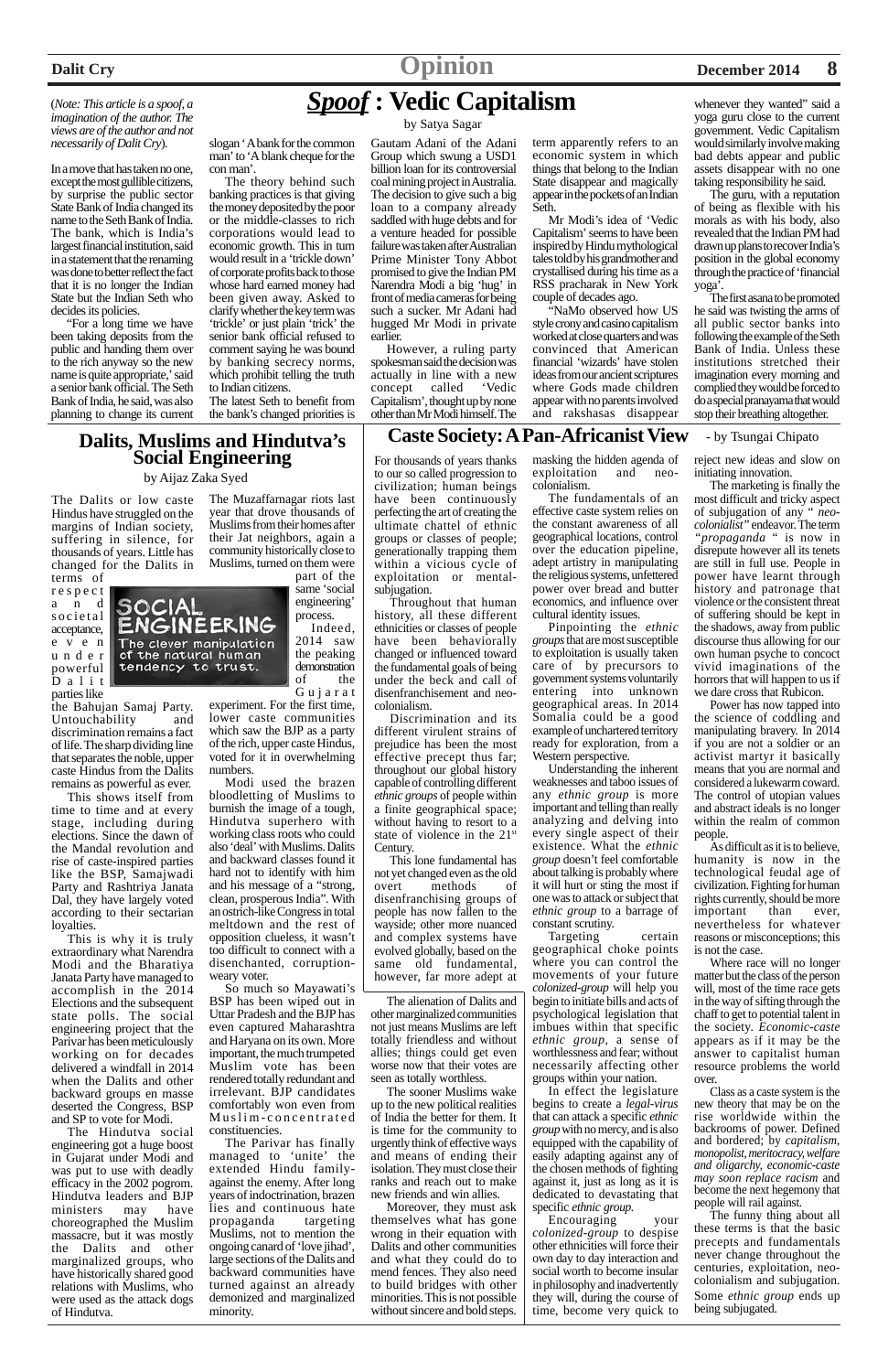# **Dalit Cry Analysis December 2014** 9

When Kanshiram was touring the country to forge a common front of the Bahujans, he used to tell the audience at his public meetings that the entire Indian media was in the hands of Brahmins and Banias and that was why it neither had any place for people like him nor for movements launched by them.

According to Kanshiram, the media's policy was of 'blackmail and blackout'. "They cannot publish any news about our activities. Our second national convention was held in Delhi. It lasted five days but no newspaper published even a single line about it," he said. When the 'mainstream' media actually published news of any of his activities, he would be amazed.

Kanshiram told the Bahujan community "Daily newspapers come out every day and we read them. They influence us and bring changes in our attitude. The country's dominant classes and castes had realized this at the beginning of the British rule and surely but steadily they brought the daily newspapers under their control. Ultimately,



their control over the daily newspaper business was complete. This created many problems for the Dalit castes."

Then Kanshiram also made an appeal to the Bahujans: "Those who are saddened by the fact that the privileged, prosperous class has come to control the minds of the Dalits and the exploited lot, they will have to take some steps to remedy the situation. They will have to break the stranglehold of the dominant class on the dailies."

When he started publication of *Bahujan Sangathak*, he was well aware that it may not last more than a couple of issues. He used to say that the members of his community must have launched thousands of publications but none survived more than one or two issues. He emphasized the need to not only start publications but also

to ensure that they last. His by Anil Chamadia<br>speeches indicate why Kanshiram, Casteism has become during the initial days of his movement, laid equal stress on developing Bahujan media.

> Further, a mobile exhibition on Ambedkar travelled with him. The idea was to introduce people to the contribution of Ambedkar. For him, such fairs were the primary means of communication. Kanshiram knew very well what medium would be best suited for inspiring and influencing the community he was targetting.

> When he was preparing the ground for the Bahujan movement through BAMCEF, according to him, about 30% Dalits knew nothing about Ambedkar. He knew that merely introducing this section of Dalits to Ambedkar would help turn it into a potent weapon for raising political consciousness and bringing about social change.

> Kanshiram also inspired confidence among his audience without the aid of the mass media. His message that Bahujans need not depend on the publications of others inspired a section of Bahujans to preserve their own literature.

# **How Kanshi Ram saw the Media**

pervasive in Christian churches and organisations. Dalits who embraced Christianity were motivated by the fact that they would be given an equal status, value, rights and dignity. But Christian churches, organisations and the community have never lived up to their stated values of equality and dalits continue to be discriminated and excluded in churches and Christian organisations due to their caste origins.

In fact, Dalit Christians face worse discrimination than the Dalit Hindus as they are subjected to multiple discriminations: discriminated by the church and Christian organisations, discriminated by society, discriminated by the Dalits of other faiths and discriminated by the state.

The continuation of the caste system among the Christians is attributed to the nature of mass conversions of entire villages, as a result of which existing social stratification was not affected. When Christian missionaries began their work in India, their promise of equal treatment and opportunity for all castes became the prime reason for Dalits to embrace the missionary message, but caste prejudices continued.

A myth is being perpetuated that the Dalits who converted to Christianity are better placed. However, the conversion of Dalits into Christianity has no effect on their social status. A cursory examination of Dalit Christian communities in different parts of India reveals the fact that even conversion could not change this reality.

Dalit Christians are unique in the discrimination they face in the larger society as upper-caste Indians treat Dalit Christians worse than other Dalits. In the eyes of upper castes, Dalit Christians made the "mistake" of embracing a foreign religion, in addition to their "crime" of being untouchables. This leads to double discrimination: as Dalits and as Christians.

The Indian government too discriminates against Dalit Christians as it has brought a distinction between one kind of Dalits and another, offering benefits and privileges to Dalits who are Hindu, Sikh or Buddhist, while denying them to Dalits who are Christian or Muslim. The SCs of Christianity and Islam are denied the afore mentioned Constitutional privileges, with far reaching implications.

Church and Christian organisations have to understand the dual identity of Dalit Christians, and come out from their Brahminical way of looking at the issues. It is high time the leadership of such institutions drop their divisive and discriminative caste, class and patriarchal mindset to enable Dalit Christians to enjoy their human dignity, value and rights in par with others in Christ.

In order to bring the required transformation in the Christian community, Dalit Christians should be proactive. Here Ambedkar's dictum is very much relevant: "Educate, Agitate and Organise".

## **Dalit Christians – Victims of Casteism by Duvvuru Kamalakar**

India is now caught between two shades of saffron – one the unsophisticated, bawdy, rabid pro-Hindutva fundamentalists, and the other even more insidious, dangerous and venomous – the pseudo sophisticated, modern academicians and self proclaimed philosophers. This category has written books, published papers, spoken at international conferences and have even said that the 'SC/ST and Muslims' have a bad deal in this country. They will publicise atrocities committed against these two groups, they will make sure that these words get special mention in their speeches and writings, but at no point will they look at it as a human right. They will not take it up as a life time agenda, they will not change their own 'upper caste' names, they will still attend all

those ceremonies that validate their caste status, they will still talk about discrimination as a cultural phenomenon that is best left untouched, they will still not question that they are present in overpowering



bodies, they will never give up

their spaces.

How long can this rhetoric go on? If you so called upper caste folk really want to practice

your inane mouthings of equality and equity, then move out actively from spaces and bring in actively, those your caste group has traditionally oppressed. This oppression has been rampant across the country,



You didn't have to mind cattle while you studied, you didn't have to drop out of school to ensure that you had water in your home, you weren't made to sit outside a classroom or wash toilets. You didn't have your house located in a colony that government officials never visited in case they got polluted by the caste you were born with.

If you had to get through all that and get into a professional situation, then surely you deserve a little more support, right? That's kind of the underlining philosophy of equity. Equity, from the point

# **Would Reservation Benefit Eklavya?**

#### by Dr. Sylvia Karpagam

of an 'upper' caste person is to give up something you think you deserve because of your current achievements, to undo the unfair advantages your community or your caste has received because of past (and current) human rights violations. You become accountable for what your community has done over generations. People who are 'upper caste' and who object to reservations must understand that they have won the race unfairly. They have access to the best of education, best of resources, best homes because they have attempted to destroy and dehumanize their potential competitors. Ekalavya came up to the level of Arjun not because a system supported him. He came up entirely on merit but the

system still broke him by taking away the only thing he had. This has happened for generations and it has broken people's will and people's self esteem.

SC students commit suicide. In your heart you think "Serves Them Right For Entering My domain" and that is because you believe very intrinsically that it is your domain.

You genuinely believe in your heart that you deserve more. This is the paradigm that drives you all the time. You believe that it is your karmic position that gives you this advantage and therefore you happily accept a state of inequality.

This is the core of your belief. Think about it. Really deeply think about it and then decide.



# **Express Yourself, Voice Your Opinion**

**Dalit Cry** invites you to express yourself and voice your opinion through articles and write-ups on issues pertaining to Dalits and Dalit-Bahujans. Please email your submission to: **info@dalitcry.org**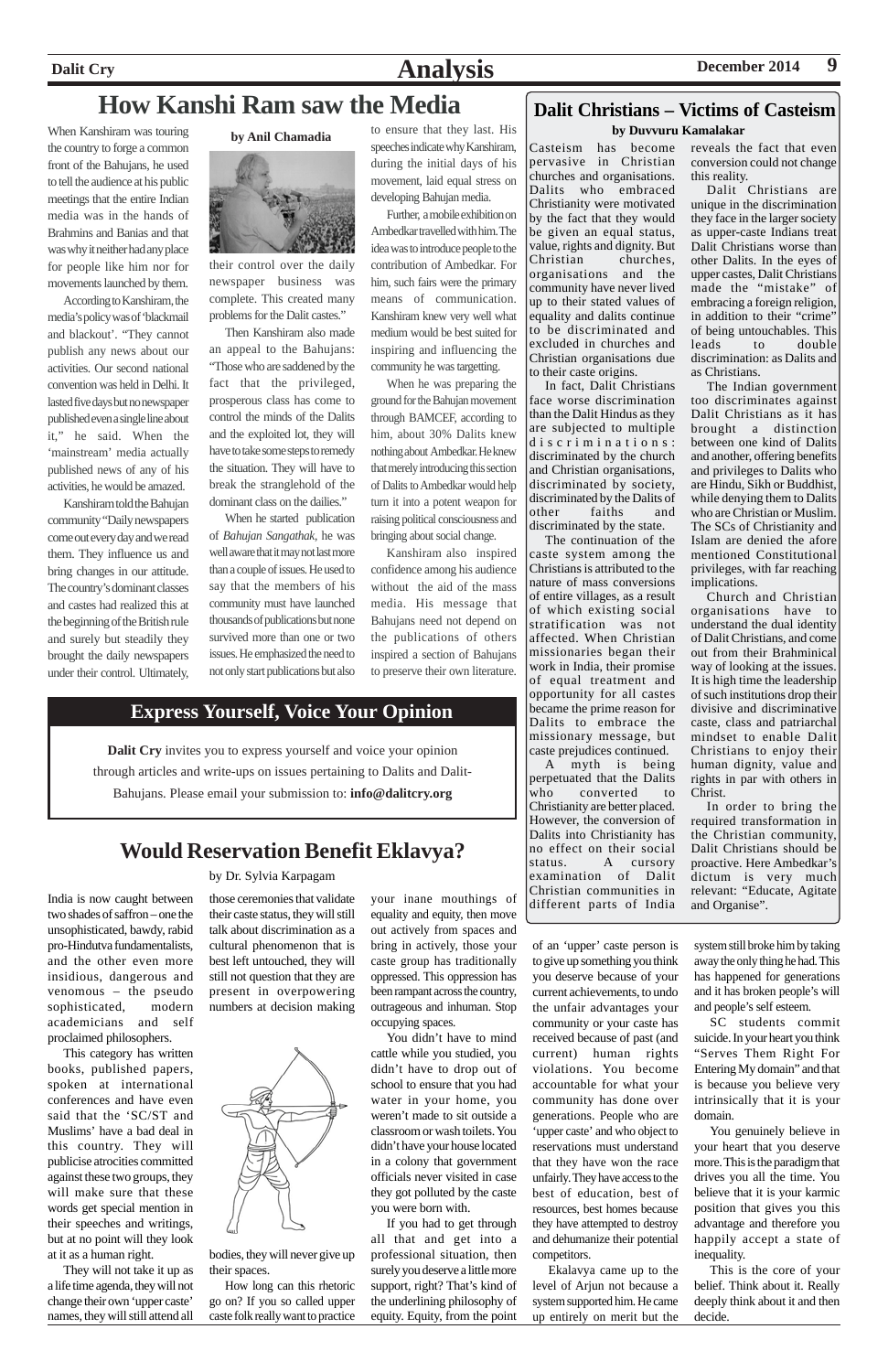The Badaun and Bhagana gang rapes of minor Dalit girls come to us as stark reminders of not only the horror expected when sexual violence meets caste atrocity, but also to lay bare the nature of the state machinery that protects the accused.

In the Badaun gang rape, the first report that I read suggested "the girls hanged themselves", quoting Atul Saxena, Badaun's police chief.

We also now know that the police refused to file a "missing persons" complaint, that they denied recourse to justice to the parents of the victims, that they tried their best to shield the accused.

But the reason I draw attention to this early report is to point out the easy, offhand manner in which the police force in this country deal with violence against the marginalised, especially

Dalits. Police routinely refuse to file a first information report where Dalits are murdered, and when pressed by grassroots organisations, they avoid Section 302 (murder) of the Indian Penal Code, and instead file cases under Section 174 (death under suspicious circumstances).

On June 4, 100 families from Bhagana in Haryana, protesting at Jantar Mantar against the gang rape of four minor Dalit girls by the dominant caste Jats, were evicted by the Delhi Police.

It is easy to condemn sexual violence in the strongest possible terms, but we should realise that we will be making no progress at all in combating rape if we do not uproot the oppressive caste system and challenge the state structure that has entered into a powerful, parasitic relationship with caste and communal forces.

Those who are skeptical about this obvious connection might do well to remember that it is this same caste monster that kills caste-Hindu girls in the name of "honour killings".

The caste-Hindu male has a sense of entitlement over the bodies of caste-Hindu, over

the bodies of Dalit, over the bodies of Dalit women. As rape is an act of male entitlement, it becomes a dangerous weapon of war in the hands of caste-Hindu men who use sexual humiliation and violence to sustain a system that keeps intact their supremacy.

T h e spinning mills are found to recruit poor

 Not only is justice denied, but even the moral right to register a protest is being snatched away. It is not only in instances of rapes that Dalits have been denied

justice. In a massacre in Kilvenmani in 1968 that killed 44 Dalits, the Madras High Court acquitted all the accused for lack of evidence.The Patna High Court repeated this feat in its verdict in the Bathani Tola massacre (21 Dalits killed, 1996) and the Laxmanpur Bathe massacre (58 Dalits killed, 1997).

The latest in this hall of shame is the Tsundur massacre of 1991, where a few months ago the Andhra Pradesh High Court let all the accused walk free.

# **Patriarchy and the Dysfunction of Society** by Janet Surman

We must remember that the girls of Badaun and Bhagana are not only victims of the caste system and rape culture, but also a state machinery that supports this shame, and that we have to fight all these forces that keep this disgrace alive if we no longer want to be a rape nation.

# **Hurtling Towards a Rape Nation**

**by Meena Kandasamy**



The report "Flawed Fabrics" released by the India Committee on the Netherlands (ICN) and the Centre for Research on Multinational Corporations (SOMO), states that girls as young as 15 in South India's spinning mills are still facing appalling labour conditions that amount to forced labour. They live in very basic company-run hostels and are hardly ever allowed to leave the company compound. The researched spinning mills have Western companies and Bangladesh

garment factories among their customers.

and marginalised girls, predominantly Dalits, by luring their families with false promises of education and

proper living conditions at the hostels, as well as legal working conditions and a bonus payment, which is often not awarded once the girls finish their work. According to the report, the reality the girls are met with is often found to be a 68-hour working week, no contracts or payslips, no education and being locked inside factory and dormitory compounds during working and non-working hours.

One of the main concerns voiced by the girls interviewed is the lack of freedom to leave the hostel and factory, fear of the supervisors and missing contact with their families.

Whatever the truth for individual examples of givers and receivers of violence something is seriously amiss in this outlook and attitude to coexistence in any kind of community or relationship. The dysfunction of so much of society is a result of unwritten laws and accepted norms of which we had no part in the making but which we are expected to accept and adopt as our own so-called customs and traditions, as our supposedly 'cultural heritage.

Violations of key human rights and labour rights were found to be prevalent at the mills investigated, including to freedom of movement, freedom of association and violations amounting the conditions of forced labour.

The girls were found to be unaware of these rights or under the impression that girls could not join or form trade unions.

The researchers found that the manner in which the girls were recruited under false pretences amount to

# trafficking

and the conditions including the physical confinement in the work location and psychological

compulsion backed up by a credible threat for noncompliance, amount to forced labour.

The workers felt that the supervisors were threatening and hostile towards them and scolded them for things like asking for leave because they were ill, committing any mistake, refusing overtime or going to the toilet too often.

When the researchers asked the girls what they would like to see changed, they said they would like to be allowed to go outside, earn enough money to be able to save some up, visit their homes more often and be allowed to have a mobile phone so they could speak to their families without the presence of a supervisor.

# **Dalit Girls in Modern**

With much talk of paedophilia plus the physical and sexual mistreatment and abuse of dalit women in the news just lately (if largely because of the number of well known individuals called into question), it set me thinking about the perpetrators and why it is that so many males are drawn towards violence of this kind.

What is it about the makeup of societies around the world that spawns and breeds ongoing generations, some of whose offspring have a propensity for what the majority view as antisocial? For we are talking about a global phenomenon here; neither nationality nor religion seem to make a difference.

Patriarchy is the common factor. Nation states and wildly differing cultural societies from all continents are mostly male-oriented and hierarchical throughout. From politics and state institutions, business structures and workplaces to schools, universities and sports organisations – all know their place and the majority rarely question it. What we have is the perpetuation of patriarchy right through society. What happens to ego, personality and character when individuals are automatically and without consideration slotted into their place in such artificial constructs? Why should one individual or a small group of individuals have so much power over so many others, creating a false perception of worthiness, ability or status? When this relates to earnings capacity or 'standing' in one's own recognised social group, community or place of work, how does it affect selfesteem? Does this contribute



to an individual's perception of themselves as victims of society or of a system? And how does this apply differently, if it does, to male and female?

Within the hierarchy, as a group, women still fall well below the station of men in opportunity to reach the top levels in employment and in wages or salary and they still carry the greater burden of 'unpaid' work such as that done in the home, including child care and parental care.

And with this knowledge there is still a reluctance or refusal by some men in many societies to take on a share of day-to-day necessary chores which, presumably, they'd have to do if living alone. Why is there still this lingering culture of certain jobs being 'women's work'? As for the men, who have been culturally indoctrinated in the belief that, for one reason or another, they are superior or more important, more entitled (than women), whilst at the same time being intensely aware that their place in the hierarchy is pretty low, affecting self-esteem, ego, etc. Is this possibly a trigger to, or an excuse for the use of violence against women, against children – their own or others' and to other men physically weaker than they are? And why would a woman choose to stay with a partner who regularly uses violence of any kind against her? Has she, too, been indoctrinated

to feel that it is down to her worth, that she deserves it?

The system we were born into - grew up in as children, studied in, succeeded in, failed in, struggled in, worked in, built relationships in, produced children in shaped us and we accepted or rebelled, became acquiescent or antagonistic and we observe the results in all those around us.

Changing the conditions for ourselves and future generations means changing the system. The first priority for peaceful and productive coexistence would surely require a huge expectation of individual acceptance of and satisfaction with one's own existence and overall place within the wider community. A strong feeling of selfworth would flow from the freedoms fought for and gained. Worth not granted from above, bestowed by a now defunct hierarchy but coming from the inner self because of personal choices made from the unlimited options available in a society built on common ownership and free access. This is truly a paradigm shift which requires much individual consideration. It is the only way ahead for an intelligent life force intent on achieving its full potential in harmony with Gaia.

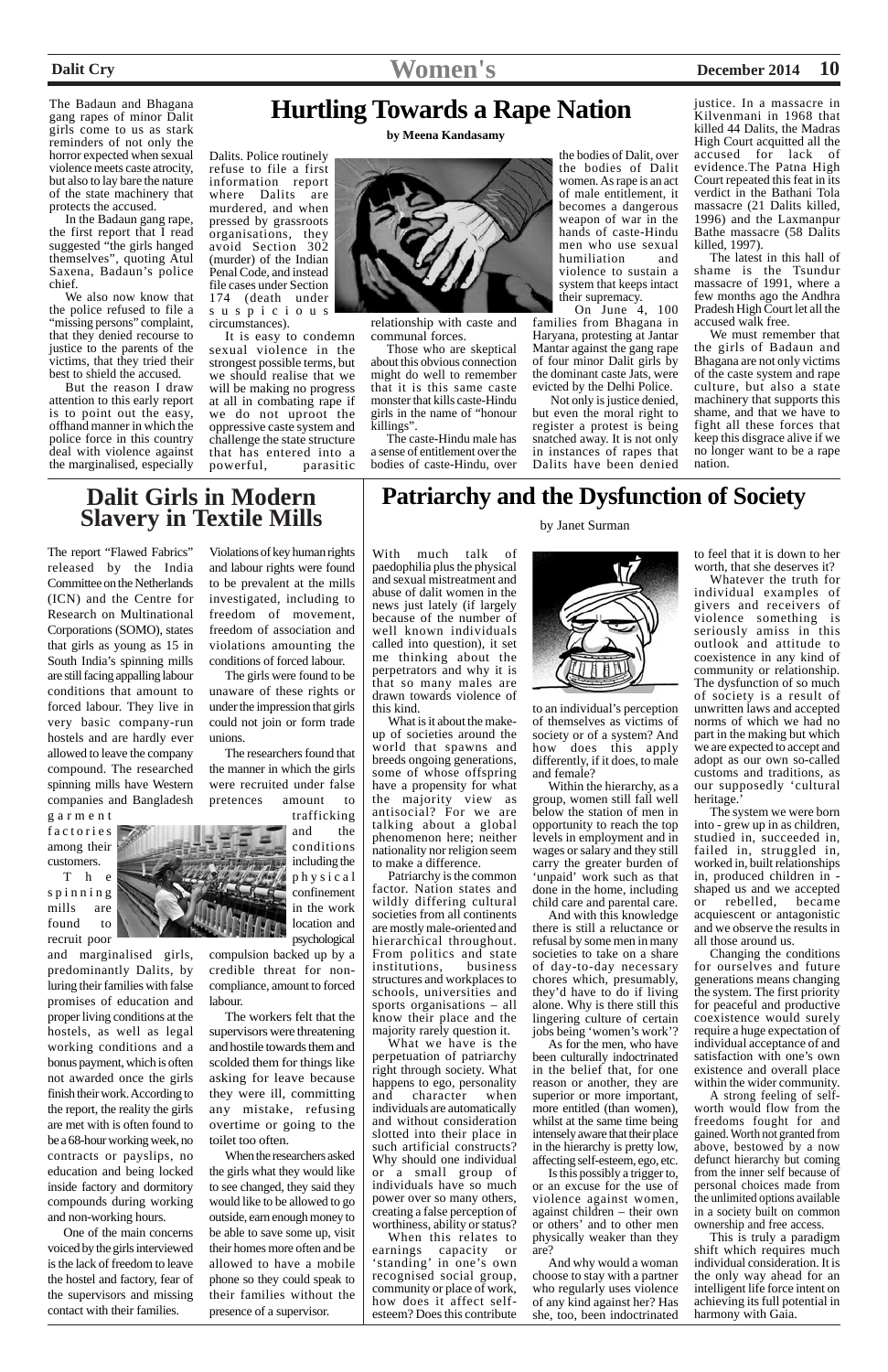# **Dalit Cry Politics December 2014 11**

When a temple in Madhubani was thoroughly washed after a visit by Bihar Chief Minister Jeetanram Manjhi, some said that the chief minister had become a victim of the system of untouchability. In a related development, BSP national general secretary Swami Prasad Maurya stirred up a hornet's nest by saying that Gauri-Ganesh should not be worshipped in marriages. But soon afterwards, BSP supremo Mayawati disassociated herself from what she termed Maurya's personal opinion.

The tradition of opposition to religious ritualism neither begins nor ends here. Indian society has seen not only debates but also movements on this issue. Such movements took place before Ambedkar and they continued after Periyar.

Now, the question is why those who raised these questions are trying to skirt them. Politics based on caste identity always stands the risk of getting absorbed in the religion. It is not a coincidence that those who raised the slogans of 'Tilak, tarazu aur talwar, inko maro jute chaar' are now talking of 'Hathi nahi Ganesh hai, Brahma, Vishnu, Mahesh hai'.

This is not merely about being drawn to Hindu gods and goddesses. It is about falling for soft Hindutva. Amidst the chantings of 'Hathi aage badta jayega, Brahman shankh bajayega' (The elephant will march ahead, the Brahmin will blow the couch shell), the 'hathi' actually entered the same Manuwadi enclosure from where it had set out to attain freedom. This was a Hindutva strategy of turning identitybased caste politics into the handmaiden of soft Hindutva.

For us, it should not be important if a temple is

purified after a Dalit visits it. It is a question of nationbuilding, which is impossible without a scientific temper. Dalit politics, which was based on opposition to Manuwadi-Brahminvadi system, had helped its supporters recognize the divisive ideology that differentiated man from man. As that politics has lost its way, it is not surprising that society is following suit.

The present protagonists of Dalit politics have realized that<br>only ideological ideological pronouncements won't solve the problem; a practical approach will be needed. Unless the people who have drifted away from Dalit politics and joined the ranks of those who 'feed milk to stones' do not return to its fold, its very existence would be under threat. Dalit politics faces a real threat from the disillusioned middle class that has emerged from the Dalit community. In the Lok Sabha elections, this middle class sided with Modi and helped turn the political atmosphere in his favour. The same is true of the OBCs.

The emerging middle class of the OBCs is also under the sway of the BJP. Hindutva politics draws this class towards it because it promises to solve the issues related to its identity. Those who had jumped on the Maya-Mulayam bandwagon not because of any ideological preferences but on the question of identity – why will they remain there? Why won't they become fellow travellers with the BJP?

> T h e saffron party is out to play every card

As for Mayawati, she had surrendered before the BJP on the issue of Periyar's statue. In 2002, the BSP government, ruling Uttar Pradesh with the support of the BJP, decided to erect a statue of Periyar at Lucknow's Ambedkar Park. The BJP and other Hindutva organizations opposed it, and the idea was quietly dropped. For the BJP and others of its ilk, Periyar's statue represents a thought, which, they feel, threatens the very existence of Indian society. It was for the same reason that these organizations had opposed a CD titled 'Teesri Azadi' in the year 2007.

Manjhi is complaining that even being the Chief Minister could not protect him from untouchability and the prevalent bias against Mahadalits. But the question which arises is why, in the first place, did he go to a temple?

When Manjhi observes that casteism's steely grip on society has not loosened even a bit, he should also realize that the temple he visited does not belong to the Indian Republic. It is a temple that is run according to the tenets of Manu, one of which is that Dalits are not allowed inside.

There is another version of what happened: the temple was not washed after he left but before he came and that he performed the puja with proper mantras and rituals.

Therefore, Manjhi should introspect as to why he went there. When he says he was treated in this manner because he is a Mahadalit, he is not wrong—just ideologically immature.

# **Dalit Bahujan's Capitulation before Manuvaad**

by Rajiv Kumar Yadav



## **SP Plans Drive to Win Over Dalits**

The Samajwadi Party hopes to demolish the Bahujan Samaj Party's strongest bastion, its dalit votebank, with a sustained campaign beginning

in December. If these plans translate into reality, the BSP should be prepared for a major shock in



SP MLA Subhash Pasi, who heads the party's SC/ST cell said he will soon launch a campaign to bring dalits into the SP's fold and dispel the belief that dalits backed the BSP alone.

"In mid-December, we will hold a convention of Scheduled Castes and Scheduled Tribes in Lucknow in which CM Akhilesh Yadav and party president Mulayam Singh Yadav will be the main speakers."

"We will invite all caste groups in SC/ST category to attend it," he said.

> After the convention, where the SP will throw open its doors to dalits formally, and assure them their interests

will be protected in the SP, Mr Pasi and his wife Reena will start touring the state with their supporters.

Mr Pasi, who heads an NGO, Akshar Foundation, which works in collaboration with the Nargis Dutt Foundation in Mumbai, will launch ambulances that will visit dalit-dominated localities. **Source:** The Deccan Chronicle

# **Dalits Warming up to BJP Worries SAD**

The BJP is going all out to cash The highest dalit population in on the 31.9 per cent huge resides in Ferozepur, followed dalit population in Punjab. One of the major indications of this Muktsar, Faridkot, Tarn move is the induction of Dalit Taranand Kapurthala. leader Vijay Sampla into the Modi government.

with Prime Minister Narendra Modi.

in this otherwise sensitive border state, where the RSS is now fully active. The BJP has taken up the cause of the deras and the RSS is now holding camps for them in the state.

This move, however, has reserved constituencies and of Of the 117 Assembly constituencies, there are 34

not gone done well with the 13 Lok Sabha seats, four are alliance partner, the Shiromani reserved. Akali Dal, which claims to be the custodian of this section and its MPs now want an audience SAD and the BJP, Akali Dal

the Sangh has been active in rural areas of the state and has been organising camps to Rashtriya Sikh Sangat, its unit the Sikh community. for sikh community.

by Nawanshahr, Jalandhar,

After Lok Sabha elections, Akali MPs have sought an attract youth so as to revive the demands and issues concerning the continuation of the so called 'interminable alliance' with the BJP and with tension soaring high between the two parties, appointment with Prime Minister Narendra Modi regarding state's long-pending

Now, in order to address the growing tension between the



leaders decided to hold lunch-in meetings with the BJP leaders, but much to their dismay it was only the Akali Dal

leaders that attended the meeting. Being apprehensive about

the rolling out of the Bihar's development road map is a bid by the JD(U) to woo dalits, farmers and minorities.

According to the *Times of India*, **Bid to Woo Dalits**

While rolling out the plan, chief minister Jitan Ram Manjhi had said that "he wishes to bridge the gap between the rich and the poor and bring poor and deprived sections to the mainstream. Quoting former President A P J Abdul Kalam he had said that India could not develop without the progress of Bihar and urged the Centre to accord special status to the state. The reports cites Manjhi as saying "In our journey, we are taking along people of all sections and regions. Special category status to Bihar is not just a demand, but an expression of the right to development of ten crore people of the state. This is important for setting up a network of industries, increasing job opportunities and ensuring availability of resources. We are not getting full cooperation from the Centre, but we will continue

the campaign for special status till we get our rightful due". The ninth report card contains achievements of the government during six months

with Nitish and six months with Manjhi at the helm. Nitish had

earlier resigned as CM owning moral responsibility for his party's defeat in the 2014 Lok Sabha election and had handpicked Manjhi as his successor.

The paper said "Chief Minister Manjhi admitted his government was focusing on the uplift of certain sections like youth, mahadalit, minorities and farmers through fresh measures many of which have been announced."

The daily also reported that "The CM clarified it was only in jest that he said he would not allow the seven Union ministers from Bihar to enter the state if they won't cooperate with the state government."

"They are our brothers and they would themselves feel embarrassed if they do not do anything in the interest of Bihar and I am sure they understand their responsibilities.

## **Concern over Honor Killings**

Expressing concern over the rise in 'honour killings' in Tamil Nadu, VCK leader Thol Thirumavalavan said most of the caste Hindus indulge in killing their dear ones due to psychological pressure from their community members and other intermediate castes. Participating in a party function, Thirumavalavan said, "The caste Hindus have always been living in the constant fear of family honour getting eroded. "For maintaining their false prejudice, they even resort to doing away with their daughter/son if they elope with a Dalit. They don't even fear or care for law when it comes to safeguarding their false prejudice.' He also said as many as twenty-six Dalits were killed during the last six months in Tirunelveli and Thoothukudi districts and noted that atrocities against Dalits have been increasing across the State. **Source:** New Indian Express

**Source:** New Indian Express

## **Dalit Officers Upset with CM?**

Senior IAS and KAS officers are reportedly not cooperating with the majority of Karnataka ministers. What is worrisome for the Congress government is the disenchantment of Dalit officers who have virtually disassociated themselves from the government while an equally powerful section of senior officers from the Vokkaliga, Lingayat and Brahmin communities are at loggerheads with the CM and his camp for various reasons, claimed sources.

Speaking to Deccan Chronicle a senior bureaucrat disclosed on the condition of anonymity that generally when a Congress government comes to power, it draws its strength from Dalit officers as among the bureaucrats, Dalits constitute a large chunk though Vokkaligas, Lingayats and Brahmins are present in large numbers.

The bureaucrat further contended that Congress leaders drew strength from Dalit officers while getting minor support from the other groups. This in the past had helped the Congress to push their programmes and deliver what they had promised.

**Source:** The Deccan Chronicle